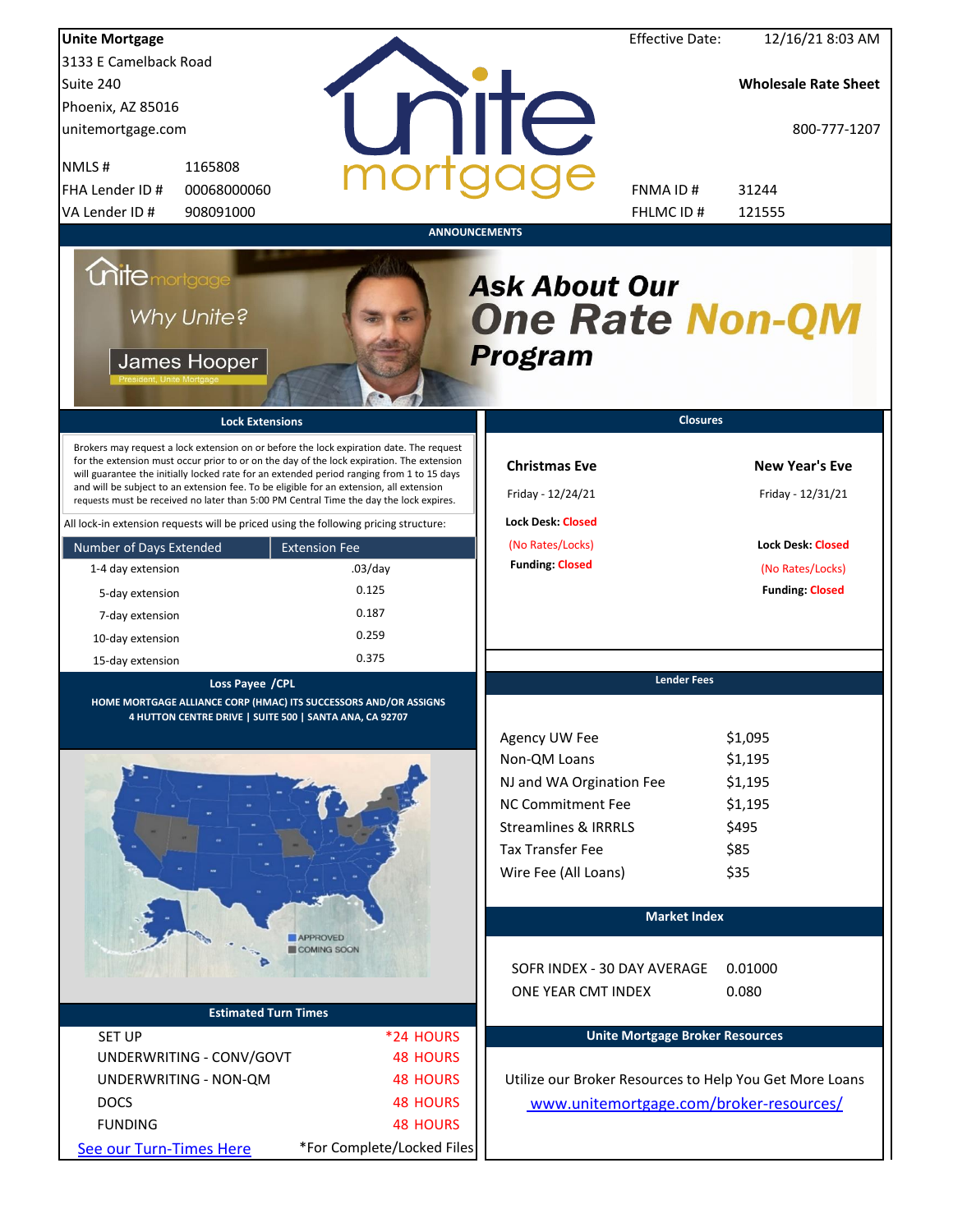

Rates are subject to change without prior notice Not for Public View • For Professional Use Only **Lock Desk**

[locks@unitemtg.com](mailto:locks@unitemtg.com)

File Update: 16-Dec-2021

Effective Date: 16-Dec-2021 **Date:** 16-Dec-2021 Price Change Effective: 9:00 AM PST Lock Hours: 9:00 A.M. - 3:00 P.M. PST

## **ONE RATE - DSCR/ Bank Statements**

Price Change Effective: 9:00 AM PST

| <b>DSCR</b>                 |                              |                    |                               |                               |         |      |  |  |  |  |
|-----------------------------|------------------------------|--------------------|-------------------------------|-------------------------------|---------|------|--|--|--|--|
| <b>25 DAY PRICING</b>       |                              | <b>HIGHLIGHTS</b>  |                               |                               |         |      |  |  |  |  |
| <b>RATE</b>                 | <b>30YR FIX</b>              |                    |                               |                               |         |      |  |  |  |  |
|                             |                              | <b>Credit</b>      | $700+$                        | $720+$                        |         |      |  |  |  |  |
| 4.375                       | 100.0000                     | <b>Product</b>     | 30 yr fixed Full Amortization | 30 yr fixed Full Amortization |         |      |  |  |  |  |
|                             |                              | <b>Loan Amount</b> | 300,001-1.0MM                 | 300,001-1.0MM                 |         |      |  |  |  |  |
|                             |                              | <b>DSCR</b>        | $+1.100$                      | Not Applicable                |         |      |  |  |  |  |
|                             |                              |                    | Purchase 70%                  | Purchase 80%                  |         |      |  |  |  |  |
| <b>24 MO BANK STATEMENT</b> |                              | <b>Purpose</b>     | Rate-Term 70%                 | Rate-Term 80%                 |         |      |  |  |  |  |
| <b>25 DAY PRICING</b>       |                              |                    | Cash-Out 65%                  | Cash-Out 75%                  |         |      |  |  |  |  |
| <b>RATE</b>                 | <b>30YR FIX</b>              | <b>Occupancy</b>   | Non Owner Occupied            | <b>Owner Occupied</b>         |         |      |  |  |  |  |
|                             |                              | <b>ACH</b>         | Required                      | Required                      |         |      |  |  |  |  |
| 4.125                       | 100.0000                     |                    |                               | <b>PPP</b>                    | 5 Years | None |  |  |  |  |
|                             |                              | <b>Reserves</b>    | 12 Month PITIA                | 12 Month PITIA                |         |      |  |  |  |  |
|                             |                              | <b>Escrows</b>     | Required                      | Required                      |         |      |  |  |  |  |
|                             |                              | <b>Property</b>    | Single Unit only              | Single Unit Only              |         |      |  |  |  |  |
|                             | <b>No Hits for LLPAs !!!</b> |                    |                               |                               |         |      |  |  |  |  |

## **DSCR PRIME PLUS**

|             | <b>30 DAY PRICING</b> |                 |
|-------------|-----------------------|-----------------|
| <b>RATE</b> | <b>5/6 ARM</b>        | <b>30YR FIX</b> |
| 6.500       | 105.2500              | 105,0000        |
| 6.375       | 105.0000              | 104.7500        |
| 6.250       | 104.7500              | 104.5000        |
| 6.125       | 104.5000              | 104.2500        |
| 6.000       | 104.2500              | 104.0000        |
| 5.875       | 104.0000              | 103.7500        |
| 5.750       | 103.7500              | 103.5000        |
| 5.625       | 103.5000              | 103.2500        |
| 5.500       | 103.2500              | 103,0000        |
| 5.375       | 103.0000              | 102.7500        |
| 5.250       | 102.7500              | 102.5000        |
| 5.125       | 102.5000              | 102.2500        |
| 5.000       | 102.2500              | 102,0000        |
| 4.875       | 102.0000              | 101.7500        |
| 4.750       | 101.6250              | 101.3750        |
| 4.625       | 101.2500              | 101.0000        |
| 4.500       | 100.8750              | 100.6250        |
| 4.375       | 100.5000              | 100.2500        |

| <b>MAX PRICING (Lower of Price or Premium)</b> |          |  |  |  |  |  |  |
|------------------------------------------------|----------|--|--|--|--|--|--|
| No Prepay - Hard                               | 100.5000 |  |  |  |  |  |  |
| 1yr Prepay - Hard                              | 100.7500 |  |  |  |  |  |  |
| 2yr Prepay - Hard                              | 101.0000 |  |  |  |  |  |  |
| 3yr Prepay - Hard                              | 101.2500 |  |  |  |  |  |  |
| 4yr Prepay - Hard                              | 101.5000 |  |  |  |  |  |  |
| 5yr Prepay - Hard                              | 101.7500 |  |  |  |  |  |  |

| <b>ARM MARGIN</b> |             |  |  |  |  |
|-------------------|-------------|--|--|--|--|
| 5.000             | <b>SOFR</b> |  |  |  |  |
|                   |             |  |  |  |  |

| <b>LOCK FEES</b> |  |  |  |  |  |  |
|------------------|--|--|--|--|--|--|
| .250             |  |  |  |  |  |  |
| .030             |  |  |  |  |  |  |
| 15 Days          |  |  |  |  |  |  |
|                  |  |  |  |  |  |  |

|                   | <b>30 DAY PRICING</b>   |                                                | <b>PRICING ADJUSTMENTS</b> |                                 |  |                      |          |          |          |            |          |          |
|-------------------|-------------------------|------------------------------------------------|----------------------------|---------------------------------|--|----------------------|----------|----------|----------|------------|----------|----------|
| <b>RATE</b>       | <b>5/6 ARM</b>          | 30YR FIX                                       |                            |                                 |  |                      |          |          |          | <b>LTV</b> |          |          |
| 6.500             | 105.2500                | 105.0000                                       |                            | <b>Documentation</b>            |  | <b>Credit Score</b>  | 00.01-50 | 50.01-55 | 55.01-60 | 60.01-65   | 65.01-70 | 70.01-75 |
| 6.375             | 105.0000                | 104.7500                                       |                            |                                 |  | $\geq 780$           | (0.250)  | (0.375)  | (0.500)  | (0.625)    | (0.875)  | (1.125)  |
| 6.250             | 104.7500                | 104.5000                                       |                            |                                 |  | 760 - 779            | (0.375)  | (0.375)  | (0.625)  | (0.875)    | (1.000)  | (1.375)  |
| 6.125             | 104.5000                | 104.2500                                       |                            |                                 |  | 740 - 759            | (0.375)  | (0.500)  | (0.750)  | (1.000)    | (1.250)  | (1.625)  |
| 6.000             | 104.2500                | 104.0000                                       |                            | <b>DSCR</b>                     |  | 720 - 739            | (0.500)  | (0.625)  | (0.875)  | (1.125)    | (1.500)  | (2.000)  |
| 5.875             | 104.0000                | 103.7500                                       |                            |                                 |  | 700 - 719            | (0.625)  | (0.750)  | (1.000)  | (1.375)    | (1.875)  | #N/A     |
| 5.750             | 103.7500                | 103.5000                                       |                            |                                 |  | 680 - 699            | (0.875)  | (1.000)  | (1.250)  | (1.750)    | #N/A     | #N/A     |
| 5.625             | 103.5000                | 103.2500                                       |                            |                                 |  | $660 - 679$          | (1.375)  | (1.500)  | (1.625)  | (2.250)    | $\#N/A$  | $\#N/A$  |
| 5.500             | 103.2500                | 103.0000                                       |                            |                                 |  | 5/6 40yr ARM SOFR    | (0.250)  | (0.250)  | (0.250)  | (0.250)    | (0.250)  | (0.250)  |
| 5.375             | 103.0000                | 102.7500                                       |                            | Product                         |  | 40yr Fixed           | (0.250)  | (0.250)  | (0.250)  | (0.250)    | (0.250)  | (0.250)  |
| 5.250             | 102.7500                | 102.5000                                       |                            |                                 |  | Interest-Only        | (0.250)  | (0.250)  | (0.375)  | (0.500)    | (0.625)  | (0.750)  |
| 5.125             | 102.5000                | 102.2500                                       |                            |                                 |  | 150,000-200k         | (0.500)  | (0.500)  | (0.500)  | (0.500)    | (0.500)  | (0.750)  |
| 5.000             | 102.2500                | 102.0000                                       |                            |                                 |  | 200,001-300k         | 0.000    | 0.000    | 0.000    | 0.000      | (0.250)  | (0.250)  |
| 4.875             | 102.0000                | 101.7500                                       |                            |                                 |  | 300,001-1.0m         | 0.000    | 0.000    | 0.000    | 0.000      | 0.000    | 0.000    |
| 4.750             | 101.6250                | 101.3750                                       |                            | <b>Loan Amount</b>              |  | 1,000,001-1.5m       | (0.250)  | (0.250)  | (0.250)  | (0.250)    | (0.250)  | (0.250)  |
| 4.625             | 101.2500                | 101.0000                                       |                            |                                 |  | 1,500,001-2.0m       | (0.500)  | (0.500)  | (0.500)  | $\#N/A$    | $\#N/A$  | $\#N/A$  |
| 4.500             | 100.8750                | 100.6250                                       |                            |                                 |  | 2,000,001-2.5m       | (0.750)  | (0.750)  | (0.750)  | #N/A       | #N/A     | #N/A     |
| 4.375             | 100.5000                | 100.2500                                       |                            |                                 |  | 2,500,001-3.0m       | (0.750)  | (0.750)  | (0.750)  | $\#N/A$    | #N/A     | #N/A     |
|                   |                         |                                                |                            |                                 |  | $DSCR \geq 1.5$      | 0.250    | 0.250    | 0.250    | 0.250      | 0.250    | 0.250    |
|                   |                         | <b>MAX PRICING</b> (Lower of Price or Premium) |                            | <b>DSCR</b>                     |  | DSCR 1.25-1.49       | 0.250    | 0.250    | 0.250    | 0.250      | 0.250    | 0.250    |
| No Prepay - Hard  |                         | 100.5000                                       |                            |                                 |  | DSCR 1.10-1.24       | 0.000    | 0.000    | 0.000    | 0.000      | 0.000    | 0.000    |
| 1yr Prepay - Hard |                         | 100.7500                                       |                            | <b>Purpose</b>                  |  | Cash-Out             | (0.250)  | (0.375)  | (0.375)  | (0.375)    | #N/A     | #N/A     |
| 2yr Prepay - Hard |                         | 101.0000                                       |                            |                                 |  | Condo-Warrantable    | (0.250)  | (0.250)  | (0.250)  | (0.250)    | (0.500)  | (0.500)  |
| 3yr Prepay - Hard |                         | 101.2500                                       |                            | <b>Property Type</b>            |  | Condo-NonWarrantable | (0.500)  | (0.500)  | (0.500)  | (0.500)    | $\#N/A$  | $\#N/A$  |
| 4yr Prepay - Hard |                         | 101.5000                                       |                            |                                 |  | 2-4 Unit             | (0.250)  | (0.250)  | (0.250)  | (0.250)    | #N/A     | #N/A     |
| 5yr Prepay - Hard |                         | 101.7500                                       |                            | <b>Credit / Housing History</b> |  | 1x30x12              | (0.750)  | (0.750)  | (0.750)  | (0.750)    | (0.750)  | (0.750)  |
|                   |                         |                                                |                            | <b>Other Miscellaneous</b>      |  | <b>ACH</b>           | 0.125    | 0.125    | 0.125    | 0.125      | 0.125    | 0.125    |
|                   | <b>ARM MARGIN</b>       |                                                |                            |                                 |  | No Escrows (No HPML) | (0.150)  | (0.150)  | (0.150)  | (0.150)    | (0.150)  | (0.150)  |
|                   | 5.000                   | <b>SOFR</b>                                    |                            |                                 |  | No Prepay            | (1.500)  | (1.500)  | (1.500)  | (1.500)    | (1.500)  | (1.500)  |
|                   |                         |                                                |                            |                                 |  | 1yr Prepay           | (1.000)  | (1.000)  | (1.000)  | (1.000)    | (1.000)  | (1.000)  |
|                   |                         |                                                |                            | <b>Prepay Penalty</b>           |  | 2yr Prepay           | (0.500)  | (0.500)  | (0.500)  | (0.500)    | (0.500)  | (0.500)  |
|                   | <b>LOCK FEES</b>        |                                                |                            |                                 |  | <b>3yr Prepay</b>    | 0.000    | 0.000    | 0.000    | 0.000      | 0.000    | 0.000    |
|                   | Relock Fee:             | .250                                           |                            |                                 |  | 4yr Prepay           | 0.375    | 0.375    | 0.375    | 0.375      | 0.375    | 0.375    |
|                   | Extension Fee Per Diem: | .030                                           |                            |                                 |  | <b>5yr Prepay</b>    | 0.750    | 0.750    | 0.750    | 0.750      | 0.750    | 0.750    |
|                   | <b>Extension Max:</b>   | 15 Days                                        |                            |                                 |  | 25 Day               | 0.000    | 0.000    | 0.000    | 0.000      | 0.000    | 0.000    |
|                   |                         |                                                |                            | <b>Lock Term</b>                |  | 40 Day               | (0.150)  | (0.150)  | (0.150)  | (0.150)    | (0.150)  | (0.150)  |
|                   |                         |                                                |                            |                                 |  | 55 Day               | #N/A     | $\#N/A$  | $\#N/A$  | #N/A       | #N/A     | $\#N/A$  |
|                   |                         |                                                |                            |                                 |  |                      |          |          |          |            |          |          |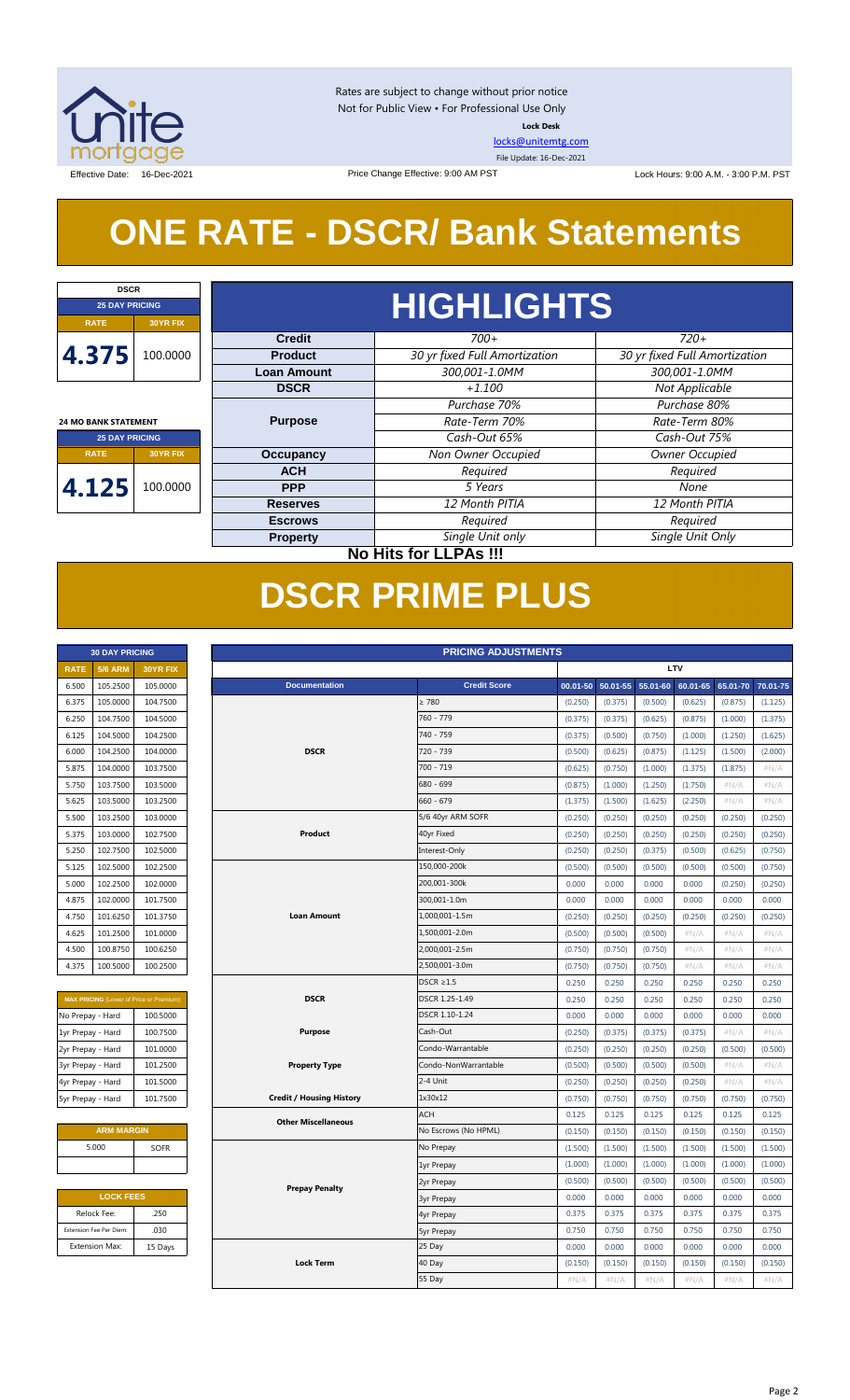

Rates are subject to change without prior notice Not for Public View • For Professional Use Only **Lock Desk**

[locks@unitemtg.com](mailto:locks@unitemtg.com)

File Update: 16-Dec-2021

## **DSCR PRIME & FOREIGN NATIONAL**

|             | <b>30 DAY PRICING</b> |                 |  |  |  |  |  |  |
|-------------|-----------------------|-----------------|--|--|--|--|--|--|
| <b>RATF</b> | <b>5/6 ARM</b>        | <b>30YR FIX</b> |  |  |  |  |  |  |
| 6.750       | 105.0000              | 104.7500        |  |  |  |  |  |  |
| 6.625       | 104.7500              | 104.5000        |  |  |  |  |  |  |
| 6.500       | 104.5000              | 104.2500        |  |  |  |  |  |  |
| 6.375       | 104.2500              | 104.0000        |  |  |  |  |  |  |
| 6.250       | 104.0000              | 103.7500        |  |  |  |  |  |  |
| 6.125       | 103.7500              | 103.5000        |  |  |  |  |  |  |
| 6.000       | 103.5000              | 103.2500        |  |  |  |  |  |  |
| 5.875       | 103.2500              | 103.0000        |  |  |  |  |  |  |
| 5.750       | 103.0000              | 102.7500        |  |  |  |  |  |  |
| 5.625       | 102.7500              | 102.5000        |  |  |  |  |  |  |
| 5.500       | 102.5000              | 102.2500        |  |  |  |  |  |  |
| 5.375       | 102.2500              | 102,0000        |  |  |  |  |  |  |
| 5.250       | 102.0000              | 101.7500        |  |  |  |  |  |  |
| 5.125       | 101.7500              | 101.5000        |  |  |  |  |  |  |
| 5.000       | 101.5000              | 101.2500        |  |  |  |  |  |  |
| 4.875       | 101.2500              | 101.0000        |  |  |  |  |  |  |
| 4.750       | 100.8750              | 100.6250        |  |  |  |  |  |  |
| 4.625       | 100.5000              | 100.2500        |  |  |  |  |  |  |
| 4.500       | 100.1250              | 99.8750         |  |  |  |  |  |  |

| <b>MAX PRICING</b> (Lower of Price or Premium) |          |  |  |  |  |  |  |
|------------------------------------------------|----------|--|--|--|--|--|--|
| No Prepay - Hard                               | 100.7500 |  |  |  |  |  |  |
| 1yr Prepay - Hard                              | 101.0000 |  |  |  |  |  |  |
| 2yr Prepay - Hard                              | 101.2500 |  |  |  |  |  |  |
| 3yr Prepay - Hard                              | 101.5000 |  |  |  |  |  |  |
| 4yr Prepay - Hard                              | 101.7500 |  |  |  |  |  |  |
| 5yr Prepay - Hard                              | 102.0000 |  |  |  |  |  |  |

| <b>ARM MARGIN</b> |             |  |  |  |  |  |
|-------------------|-------------|--|--|--|--|--|
| 5.000             | <b>SOFR</b> |  |  |  |  |  |
|                   |             |  |  |  |  |  |

| <b>LOCK FEES</b>        |         |  |  |  |  |  |
|-------------------------|---------|--|--|--|--|--|
| Relock Fee:             | .250    |  |  |  |  |  |
| Extension Fee Per Diem: | .030    |  |  |  |  |  |
| <b>Extension Max:</b>   | 15 Days |  |  |  |  |  |

|                   | <b>PRICING ADJUSTMENTS</b><br><b>30 DAY PRICING</b> |                                         |                                 |                           |         |                            |         |            |         |                            |         |
|-------------------|-----------------------------------------------------|-----------------------------------------|---------------------------------|---------------------------|---------|----------------------------|---------|------------|---------|----------------------------|---------|
| <b>RATE</b>       | <b>5/6 ARM</b>                                      | 30YR FIX                                |                                 |                           |         |                            |         | <b>LTV</b> |         |                            |         |
| 6.750             | 105.0000                                            | 104.7500                                | <b>Documentation</b>            | <b>Credit Score</b>       |         | 00.01-50 50.01-55 55.01-60 |         | 60.01-65   |         | 65.01-70 70.01-75 75.01-80 |         |
| 6.625             | 104.7500                                            | 104.5000                                |                                 | $\geq 780$                | (0.250) | (0.375)                    | (0.500) | (0.625)    | (0.875) | (1.125)                    | (1.750) |
| 6.500             | 104.5000                                            | 104.2500                                |                                 | 760 - 779                 | (0.375) | (0.375)                    | (0.625) | (0.875)    | (1.000) | (1.375)                    | (2.000) |
| 6.375             | 104.2500                                            | 104.0000                                |                                 | 740 - 759                 | (0.375) | (0.500)                    | (0.750) | (1.000)    | (1.250) | (1.625)                    | (2.250) |
| 6.250             | 104.0000                                            | 103.7500                                |                                 | 720 - 739                 | (0.500) | (0.625)                    | (0.875) | (1.125)    | (1.500) | (2.000)                    | (2.750) |
| 6.125             | 103.7500                                            | 103.5000                                | <b>DSCR</b>                     | 700 - 719                 | (0.625) | (0.750)                    | (1.000) | (1.375)    | (1.875) | (2.500)                    | (3.500) |
| 6.000             | 103.5000                                            | 103.2500                                |                                 | 680 - 699                 | (0.875) | (1.000)                    | (1.250) | (1.750)    | (2.250) | (3.000)                    | (3.875) |
| 5.875             | 103.2500                                            | 103.0000                                |                                 | $660 - 679$               | (1.375) | (1.500)                    | (1.625) | (2.250)    | (3.125) | (3.750)                    | (4.500) |
| 5.750             | 103.0000                                            | 102.7500                                |                                 | 640 - 659                 | (1.875) | (2.000)                    | (2.125) | (2.750)    | (3.625) | (4.750)                    | $\#N/A$ |
| 5.625             | 102.7500                                            | 102.5000                                |                                 | $620 - 639$               | (2.375) | (2.500)                    | (2.625) | (3.250)    | (4.125) | # $N/A$                    | $\#N/A$ |
| 5.500             | 102.5000                                            | 102.2500                                |                                 | 5/6 30yr ARM SOFR         | 0.000   | 0.000                      | 0.000   | 0.000      | 0.000   | 0.000                      | 0.000   |
| 5.375             | 102.2500                                            | 102.0000                                |                                 | 7/6 30yr ARM SOFR         | (0.250) | (0.250)                    | (0.250) | (0.250)    | (0.250) | (0.250)                    | (0.250) |
| 5.250             | 102.0000                                            | 101.7500                                |                                 | 5/6 40yr ARM SOFR         | (0.250) | (0.250)                    | (0.250) | (0.250)    | (0.250) | (0.250)                    | (0.250) |
| 5.125             | 101.7500                                            | 101.5000                                | Product                         | 7/6 40yr ARM SOFR         | (0.500) | (0.500)                    | (0.500) | (0.500)    | (0.500) | (0.500)                    | (0.500) |
| 5.000             | 101.5000                                            | 101.2500                                |                                 | 40yr Fixed                | (0.250) | (0.250)                    | (0.250) | (0.250)    | (0.250) | (0.250)                    | (0.250) |
|                   | 101.2500                                            | 101.0000                                |                                 | Interest-Only             |         |                            |         |            |         |                            |         |
| 4.875             | 100.8750                                            |                                         |                                 | 150,000-200k              | (0.250) | (0.250)                    | (0.375) | (0.500)    | (0.625) | (0.750)                    | (1.000) |
| 4.750             |                                                     | 100.6250                                |                                 |                           | (0.500) | (0.500)                    | (0.500) | (0.500)    | (0.500) | (0.750)                    | (0.750) |
| 4.625             | 100.5000                                            | 100.2500                                |                                 | 200,001-300k              | 0.000   | 0.000                      | 0.000   | 0.000      | (0.250) | (0.250)                    | (0.500) |
| 4.500             | 100.1250                                            | 99.8750                                 |                                 | 300,001-1.0m              | 0.000   | 0.000                      | 0.000   | 0.000      | 0.000   | 0.000                      | 0.000   |
|                   |                                                     |                                         | <b>Loan Amount</b>              | 1,000,001-1.5m            | (0.250) | (0.250)                    | (0.250) | (0.250)    | (0.250) | (0.250)                    | (0.500) |
|                   |                                                     | MAX PRICING (Lower of Price or Premium) |                                 | 1,500,001-2.0m            | (0.500) | (0.500)                    | (0.500) | (0.500)    | $\#N/A$ | #N/A                       | $\#N/A$ |
| No Prepay - Hard  |                                                     | 100.7500                                |                                 | 2,000,001-2.5m            | (0.750) | (0.750)                    | (0.750) | (0.750)    | # $N/A$ | # $N/A$                    | $\#N/A$ |
| 1yr Prepay - Hard |                                                     | 101.0000                                |                                 | 2,500,001-3.0m            | (0.750) | (0.750)                    | (0.750) | (0.750)    | # $N/A$ | # $N/A$                    | $\#N/A$ |
| 2yr Prepay - Hard |                                                     | 101.2500                                |                                 | $DSCR \geq 1.5$           | 0.250   | 0.250                      | 0.250   | 0.250      | 0.250   | 0.250                      | 0.250   |
| 3yr Prepay - Hard |                                                     | 101.5000                                |                                 | DSCR 1.25-1.49            | 0.250   | 0.250                      | 0.250   | 0.250      | 0.250   | 0.250                      | 0.250   |
| 4yr Prepay - Hard |                                                     | 101.7500                                | <b>DSCR</b>                     | DSCR 1.10-1.24            | 0.000   | 0.000                      | 0.000   | 0.000      | 0.000   | 0.000                      | 0.000   |
| 5yr Prepay - Hard |                                                     | 102.0000                                |                                 | DSCR 1.00-1.09            | (0.250) | (0.250)                    | (0.375) | (0.375)    | (0.500) | (0.500)                    | (0.750) |
|                   |                                                     |                                         |                                 | DSCR 0.75-0.99            | (1.500) | (1.500)                    | (1.625) | (1.625)    | (1.750) | (1.750)                    | #N/A    |
|                   | <b>ARM MARGIN</b>                                   |                                         | <b>Purpose</b>                  | Cash-Out                  | (0.250) | (0.375)                    | (0.375) | (0.375)    | (0.500) | (0.625)                    | $\#N/A$ |
|                   | 5.000                                               | <b>SOFR</b>                             |                                 | Condo-Warrantable         | (0.250) | (0.250)                    | (0.250) | (0.250)    | (0.500) | (0.500)                    | (0.500) |
|                   |                                                     |                                         | <b>Property Type</b>            | Condo-NonWarrantable      | (0.500) | (0.500)                    | (0.500) | (0.500)    | (0.750) | #N/A                       | #N/A    |
|                   | <b>LOCK FEES</b>                                    |                                         |                                 | 2-4Unit                   | (0.250) | (0.250)                    | (0.250) | (0.250)    | (0.500) | (0.500)                    | (0.500) |
|                   | Relock Fee:                                         | .250                                    |                                 | Modular                   | (1.000) | (1.000)                    | (1.000) | (1.000)    | (1.000) | (1.000)                    | (1.000) |
|                   | Extension Fee Per Diem:                             | .030                                    | Citizenship                     | Foreign Nat'l (DSCR Only) | (0.750) | (0.750)                    | (0.750) | (0.750)    | $\#N/A$ | $\#N/A$                    | $\#N/A$ |
|                   | <b>Extension Max:</b>                               | 15 Days                                 |                                 | 1x30x12                   | (0.750) | (0.750)                    | (0.750) | (0.750)    | (0.750) | (0.750)                    | (0.750) |
|                   |                                                     |                                         |                                 | Multiple30x12             | (2.250) | (2.250)                    | (2.250) | (2.250)    | (2.250) | (2.250)                    | $\#N/A$ |
|                   |                                                     |                                         |                                 | FC/SS/DIL/BK7 36-47mo     | (1.000) | (1.000)                    | (1.000) | (1.000)    | (1.000) | (1.000)                    | (1.000) |
|                   |                                                     |                                         | <b>Credit / Housing History</b> | FC/SS/DIL/BK7 24-35mo     | (1.750) | (1.750)                    | (1.750) | (1.750)    | (1.750) | (1.750)                    | $\#N/A$ |
|                   |                                                     |                                         |                                 | BK7 12-23mo               | (2.500) | (2.500)                    | (2.500) | (2.500)    | (2.500) | (2.500)                    | # $N/A$ |
|                   |                                                     |                                         |                                 | BK13 DC                   | (1.000) | (1.000)                    | (1.000) | (1.000)    | (1.000) | (1.000)                    | (1.000) |
|                   |                                                     |                                         |                                 | <b>ACH</b>                | 0.125   | 0.125                      | 0.125   | 0.125      | 0.125   | 0.125                      | 0.125   |
|                   |                                                     |                                         | <b>Other Miscellaneous</b>      | Escrows                   | 0.000   | 0.000                      | 0.000   | 0.000      | 0.000   | 0.000                      | 0.000   |
|                   |                                                     |                                         |                                 | No Prepay                 | (1.500) | (1.500)                    | (1.500) | (1.500)    | (1.500) | (1.500)                    | (1.500) |
|                   |                                                     |                                         |                                 | 1yr Prepay                | (1.000) | (1.000)                    | (1.000) | (1.000)    | (1.000) | (1.000)                    | (1.000) |
|                   |                                                     |                                         |                                 | 2yr Prepay                | (0.500) | (0.500)                    | (0.500) | (0.500)    | (0.500) | (0.500)                    | (0.500) |
|                   |                                                     |                                         | <b>Prepay Penalty</b>           | <b>3yr Prepay</b>         | 0.000   | 0.000                      | 0.000   | 0.000      | 0.000   | 0.000                      | 0.000   |
|                   |                                                     |                                         |                                 | 4yr Prepay                | 0.375   | 0.375                      | 0.375   | 0.375      | 0.375   | 0.375                      | 0.375   |
|                   |                                                     |                                         |                                 | <b>5yr Prepay</b>         | 0.750   | 0.750                      | 0.750   | 0.750      | 0.750   | 0.750                      | 0.750   |
|                   |                                                     |                                         |                                 | 25 Day                    | 0.000   | 0.000                      | 0.000   | 0.000      | 0.000   | 0.000                      | 0.000   |
|                   |                                                     |                                         | <b>Lock Term</b>                | 40 Day                    | (0.150) | (0.150)                    | (0.150) | (0.150)    | (0.150) | (0.150)                    | (0.150) |
|                   |                                                     |                                         |                                 | 55 Day                    | (0.300) | (0.300)                    | (0.300) | (0.300)    | (0.300) | (0.300)                    | (0.300) |
|                   |                                                     |                                         |                                 |                           |         |                            |         |            |         |                            |         |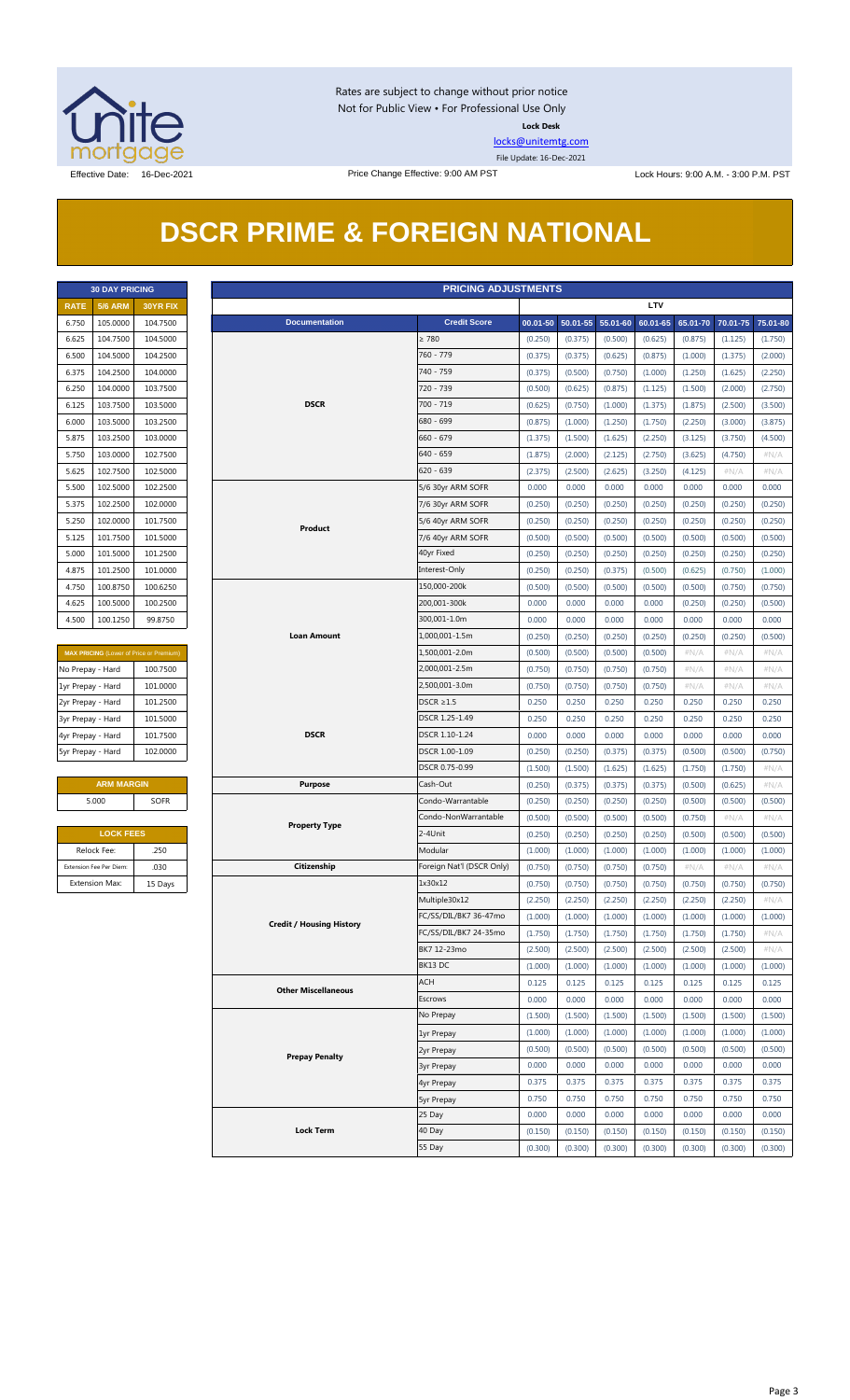

Rates are subject to change without prior notice Not for Public View • For Professional Use Only **Lock Desk** locks@unitemtg.com File Update: 16-Dec-2021

Effective Date: 16-Dec-2021 **Price Change Effective: 9:00 AM PST** Lock Hours: 9:00 A.M. - 3:00 P.M. PST

## **Alt Doc PRIME PLUS**

|             | <b>PRIMARY &amp; SECONDARY HOME</b> |                 |
|-------------|-------------------------------------|-----------------|
| <b>RATE</b> | <b>5/6 ARM</b>                      | <b>30YR FIX</b> |
| 6.125       | 105.250                             | 105,000         |
| 6.000       | 105,000                             | 104.750         |
| 5.875       | 104.750                             | 104.500         |
| 5.750       | 104.500                             | 104.250         |
| 5.625       | 104.250                             | 104.000         |
| 5.500       | 104.000                             | 103.750         |
| 5.375       | 103.750                             | 103.500         |
| 5.250       | 103.500                             | 103.250         |
| 5.125       | 103.250                             | 103,000         |
| 5.000       | 103,000                             | 102.750         |
| 4.875       | 102.750                             | 102.500         |
| 4.750       | 102.500                             | 102.250         |
| 4.625       | 102.250                             | 102.000         |
| 4.500       | 102,000                             | 101.750         |
| 4.375       | 101.625                             | 101.375         |
| 4.250       | 101.250                             | 101.000         |
| 4.125       | 100.875                             | 100.625         |
| 4.000       | 100.500                             | 100.250         |
|             |                                     |                 |

|                                                | <b>LOCK FEES</b> |  |  |  |  |  |  |  |  |  |
|------------------------------------------------|------------------|--|--|--|--|--|--|--|--|--|
| Relock Fee:                                    | .250             |  |  |  |  |  |  |  |  |  |
| <b>Extension Fee Per Diem</b>                  | .030             |  |  |  |  |  |  |  |  |  |
| <b>Extension Max:</b>                          | 15 Days          |  |  |  |  |  |  |  |  |  |
|                                                |                  |  |  |  |  |  |  |  |  |  |
| <b>MAX PRICING (Lower of Price or Premium)</b> |                  |  |  |  |  |  |  |  |  |  |
| 101.0000                                       |                  |  |  |  |  |  |  |  |  |  |

|       | PRIMARY & SECONDARY HOME                |          |                               |                        | <b>PRICING ADJUSTMENTS</b> |          |             |          |          |            |                   |
|-------|-----------------------------------------|----------|-------------------------------|------------------------|----------------------------|----------|-------------|----------|----------|------------|-------------------|
| RATE  | <b>5/6 ARM</b>                          | 30YR FIX |                               |                        |                            |          |             | LTV      |          |            |                   |
| 6.125 | 105.250                                 | 105.000  | <b>Documentation</b>          | <b>Credit Score</b>    | $00.01 - 50$               | 50.01-55 | 55.01-60    | 60.01-65 | 65.01-70 | 70.01-75   | 75.01-80          |
| 6.000 | 105.000                                 | 104.750  | <b>Full Doc</b>               | 2780                   | 0.000                      | 0.000    | 0.000       | (0.250)  | (0.375)  | (0.375)    | (0.500)           |
| 5.875 | 104.750                                 | 104.500  |                               | 760 - 779              | 0.000                      | 0.000    | 0.000       | (0.250)  | (0.375)  | (0.500)    | (0.625)           |
| 5.750 | 104.500                                 | 104.250  |                               | 740 - 759              | 0.000                      | 0.000    | 0.000       | (0.250)  | (0.375)  | (0.625)    | (0.750)           |
| 5.625 | 104.250                                 | 104.000  |                               | 720 - 739              | (0.125)                    | (0.125)  | (0.125)     | (0.250)  | (0.500)  | (0.750)    | (1.000)           |
| 5.500 | 104.000                                 | 103.750  |                               | 700 - 719              | (0.250)                    | (0.250)  | (0.375)     | (0.500)  | (0.625)  | (0.875)    | #N/A              |
| 5.375 | 103.750                                 | 103.500  |                               | 680 - 699              | (0.250)                    | (0.250)  | (0.500)     | (0.625)  | (0.750)  | $\#N/A$    | $\#N/A$           |
| 5.250 | 103.500                                 | 103.250  |                               | 660 - 679              | (0.250)                    | (0.375)  | (0.500)     | (1.000)  | (1.375)  | #N/A       | $\#N/A$           |
| 5.125 | 103.250                                 | 103.000  |                               | 640 - 659              | #N/A                       | #N/A     | #N/A        | #N/A     | #N/A     | #N/A       | #N/A              |
| 5.000 | 103.000                                 | 102.750  |                               | 620 - 639              | $\#N/A$                    | #N/A     | #N/A        | #N/A     | $\#N/A$  | #N/A       | $\#N/A$           |
| 4.875 | 102.750                                 | 102.500  | <b>Bank</b>                   | $\geq 780$             | (0.125)                    | (0.250)  | (0.250)     | (0.375)  | (0.500)  | (0.625)    | (0.875)           |
| 4.750 | 102.500                                 | 102.250  | <b>Statement</b>              | 760 - 779              | (0.250)                    | (0.250)  | (0.250)     | (0.500)  | (0.625)  | (0.750)    | (1.125)           |
| 4.625 | 102.250                                 | 102,000  |                               | 740 - 759              | (0.250)                    | (0.250)  | (0.250)     | (0.625)  | (0.750)  | (1.000)    | (1.375)           |
| 4.500 | 102.000                                 | 101.750  |                               | 720 - 739              | (0.250)                    | (0.375)  | (0.375)     | (0.750)  | (0.875)  | (1.125)    | (1.625)           |
| 4.375 | 101.625                                 | 101.375  |                               | 700 - 719              | (0.375)                    | (0.375)  | (0.625)     | (0.875)  | (1.125)  | (1.500)    | $\#N/A$           |
| 4.250 | 101.250                                 | 101.000  |                               | 680 - 699              | (0.375)                    | (0.500)  | (0.750)     | (1.000)  | (1.375)  | #N/A       | #N/A              |
| 4.125 | 100.875                                 | 100.625  |                               | 660 - 679              | (0.500)                    | (0.750)  | (1.000)     | (1.500)  | (2.250)  | #N/A       | #N/A              |
| 4.000 | 100.500                                 | 100.250  |                               | 640 - 659              | #N/A                       | #N/A     | #N/A        | #N/A     | #N/A     | #N/A       | #N/A              |
|       |                                         |          |                               | 620 - 639              | #N/A                       | #N/A     | #N/A        | #N/A     | #N/A     | #N/A       | #N/A              |
|       | <b>ARM MARGIN</b>                       |          |                               | 12 Mth Bank Statements | (0.125)                    | (0.125)  | (0.125)     | (0.250)  | (0.375)  | (0.375)    | (0.375)           |
|       | 5.000                                   | SOFR     | Asset                         | $\geq 780$             | (0.125)                    | (0.250)  | (0.250)     | (0.625)  | (0.875)  | (1.125)    | (1.500)           |
|       |                                         |          | <b>Depletion</b>              | 760 - 779              | (0.125)                    | (0.250)  | (0.375)     | (0.750)  | (1.000)  | (1.375)    | (1.875)           |
|       |                                         |          |                               | 740 - 759              | (0.250)                    | (0.250)  | (0.500)     | (0.875)  | (1.125)  | (1.625)    | (2.250)           |
|       | <b>LOCK FEES</b>                        |          |                               | 720 - 739              | (0.375)                    | (0.500)  | (0.625)     | (1.000)  | (1.500)  | (2.000)    | (2.750)           |
|       | Relock Fee:                             | .250     |                               | 700 - 719              | (0.500)                    | (0.625)  | (1.000)     | (1.375)  | (1.875)  | (2.500)    | #N/A              |
|       | xtension Fee Per Diem                   | .030     |                               | 680 - 699              | (0.625)                    | (0.750)  | (1.250)     | (1.750)  | (2.250)  | $\#N/A$    | $\#N/\beta$       |
|       | <b>Extension Max:</b>                   | 15 Days  |                               | 660 - 679              | (0.750)                    | (1.000)  | (1.500)     | (2.250)  | (3.125)  | #N/A       | #N/A              |
|       |                                         |          |                               | 640 - 659              | $\#N/A$                    | $\#N/A$  | $\#N/A$     | #N/A     | $\#N/A$  | # $N/A$    | $\#N/A$           |
|       | MAX PRICING (Lower of Price or Premium) |          |                               | 620 - 639              | $\#N/I$                    | #N/A     | $\#N/\beta$ | #N/A     | $\#NI/$  | $\#N/\ell$ | $\#N/\mathcal{A}$ |
|       | 101.0000                                |          | Product                       | 5/6 30yr ARM SOFR      | 0.000                      | 0.000    | 0.000       | 0.000    | 0.000    | 0.000      | 0.000             |
|       |                                         |          |                               | 5/6 40yr ARM SOFR      | (0.250)                    | (0.250)  | (0.250)     | (0.250)  | (0.250)  | (0.250)    | (0.250)           |
|       |                                         |          |                               | 30yr Fixed             | 0.000                      | 0.000    | 0.000       | 0.000    | 0.000    | 0.000      | 0.000             |
|       |                                         |          |                               | 40yr Fixed             | (0.250)                    | (0.250)  | (0.250)     | (0.250)  | (0.250)  | (0.250)    | (0.250)           |
|       |                                         |          |                               | Interest-Only          | (0.250)                    | (0.250)  | (0.375)     | (0.500)  | (0.625)  | (0.750)    | #N/A              |
|       |                                         |          | Loan                          | 150.000-200k           | (0.500)                    | (0.500)  | (0.500)     | (0.500)  | (0.500)  | (0.750)    | (0.750)           |
|       |                                         |          | Amount                        | 200,001-300k           | 0.000                      | 0.000    | 0.000       | 0.000    | (0.250)  | (0.250)    | (0.250)           |
|       |                                         |          |                               | 300,001-1,000,000      | 0.000                      | 0.000    | 0.000       | 0.000    | 0.000    | 0.000      | 0.000             |
|       |                                         |          |                               | 1,000,001-1.5m         | (0.250)                    | (0.250)  | (0.250)     | (0.250)  | (0.250)  | (0.250)    | (0.250)           |
|       |                                         |          |                               | 1,500,001-2.0m         | (0.500)                    | (0.500)  | (0.500)     | (0.500)  | (0.500)  | $\#N/A$    | #N/A              |
|       |                                         |          |                               | 2,000,001-2.5m         | (0.750)                    | (0.750)  | (0.750)     | (0.750)  | (0.750)  | # $N/A$    | #N/A              |
|       |                                         |          |                               | 2,500,001-3.0m         | (0.750)                    | (0.750)  | (0.750)     | (0.750)  | (0.750)  | #N/A       | #N/A              |
|       |                                         |          | <b>DTI</b>                    | 43.01-50               | 0.000                      | 0.000    | 0.000       | 0.000    | 0.000    | 0.000      | 0.000             |
|       |                                         |          |                               | 50.01-55               | 0.000                      | 0.000    | 0.000       | 0.000    | 0.000    | (0.125)    | #N/A              |
|       |                                         |          | Cash Out                      |                        | (0.250)                    | (0.375)  | (0.375)     | (0.375)  | (0.500)  | (0.625)    | $\#N/A$           |
|       |                                         |          | <b>Second Home</b>            |                        | (0.500)                    | (0.500)  | (0.500)     | (0.500)  | (0.500)  | (0.500)    | (0.500)           |
|       |                                         |          | <b>Property Type</b>          | Condo-Warrantable      | (0.250)                    | (0.250)  | (0.250)     | (0.250)  | (0.500)  | (0.500)    | #N//              |
|       |                                         |          |                               | Condo-NonWarrantable   | (0.500)                    | (0.500)  | (0.500)     | (0.500)  | $\#N/A$  | #N/A       | #N/A              |
|       |                                         |          |                               | 2-Unit                 | (0.250)                    | (0.250)  | (0.250)     | (0.250)  | (0.500)  | #N/A       | $\#N/A$           |
|       |                                         |          | <b>Credit/Housing History</b> | 1x30x12                | (0.750)                    | (0.750)  | (0.750)     | (0.750)  | (0.750)  | (0.750)    | (0.750)           |
|       |                                         |          |                               | Multiple30x12          | (2.250)                    | (2.250)  | (2.250)     | (2.250)  | (2.250)  | (2.250)    | (2.250)           |
|       |                                         |          | <b>Misccellaneous</b>         | ACH                    | 0.125                      | 0.125    | 0.125       | 0.125    | 0.125    | 0.125      | 0.125             |
|       |                                         |          |                               | No Escrows (No HPML)   | (0.150)                    | (0.150)  | (0.150)     | (0.150)  | (0.150)  | (0.150)    | (0.150)           |
|       |                                         |          | <b>Lock Term</b>              | 45 Day                 | (0.150)                    | (0.150)  | (0.150)     | (0.150)  | (0.150)  | (0.150)    | (0.150)           |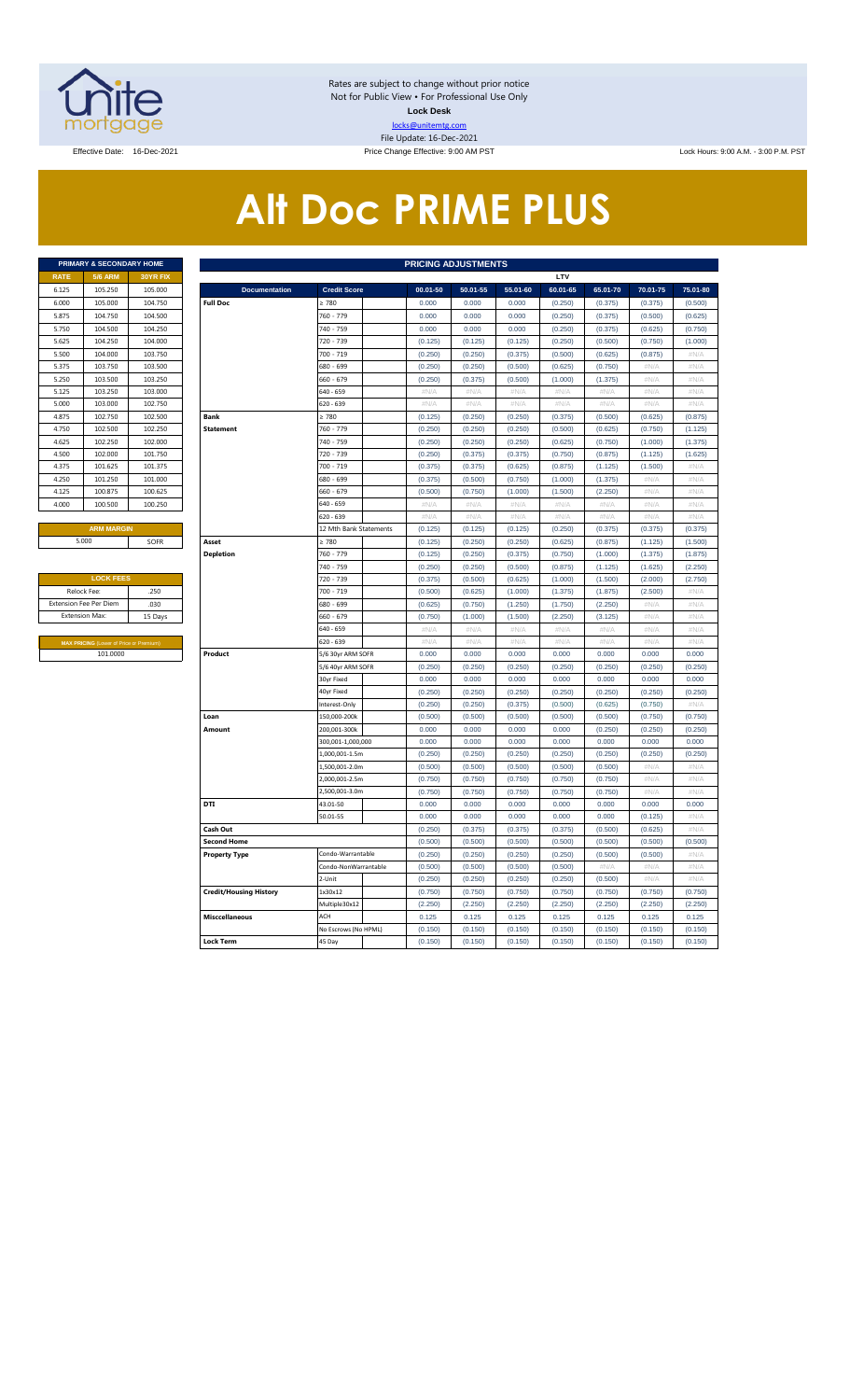

Rates are subject to change without prior notice Not for Public View • For Professional Use Only **Lock Desk** locks@unitemtg.com File Update: 16-Dec-2021

Effective Date: 16-Dec-2021 **Price Change Effective: 9:00 AM PST** Lock Hours: 9:00 A.M. - 3:00 P.M. PST

# **Alt Doc PRIME**

|             | <b>PRIMARY &amp; SECONDARY HOME</b> |                 |
|-------------|-------------------------------------|-----------------|
| <b>RATE</b> | <b>5/6 ARM</b>                      | <b>30YR FIX</b> |
| 6.250       | 104.750                             | 104.500         |
| 6.125       | 104.500                             | 104.250         |
| 6.000       | 104.250                             | 104.000         |
| 5.875       | 104.000                             | 103.750         |
| 5.750       | 103.750                             | 103.500         |
| 5.625       | 103.500                             | 103.250         |
| 5.500       | 103.250                             | 103.000         |
| 5.375       | 103.000                             | 102.750         |
| 5.250       | 102.750                             | 102.500         |
| 5.125       | 102.500                             | 102.250         |
| 5.000       | 102.250                             | 102.000         |
| 4.875       | 102.000                             | 101.750         |
| 4.750       | 101.750                             | 101.500         |
| 4.625       | 101.500                             | 101.250         |
| 4.500       | 101.250                             | 101.000         |
| 4.375       | 100.875                             | 100.625         |
| 4.250       | 100.500                             | 100.250         |
| 4.125       | 100.125                             | 99.875          |

#### **ARM MARGIN**

| <b>LOCK FEES</b>              |         |
|-------------------------------|---------|
| Relock Fee:                   | 250     |
| <b>Extension Fee Per Diem</b> | .030    |
| <b>Extension Max:</b>         | 15 Days |
|                               |         |

**MAX PRICING** (Lower of Price or Premium) 101.0000

|                | PRIMARY & SECONDARY HOME                |          |                               |                              |          | <b>PRICING ADJUSTMENTS</b> |          |          |          |          |          |          |          |
|----------------|-----------------------------------------|----------|-------------------------------|------------------------------|----------|----------------------------|----------|----------|----------|----------|----------|----------|----------|
| RATE           | <b>5/6 ARM</b>                          | 30YR FIX |                               |                              |          |                            |          | LTV      |          |          |          |          |          |
| 6.250          | 104.750                                 | 104.500  | <b>Documentation</b>          | <b>Credit Score</b>          | 00.01-50 | 50.01-55                   | 55.01-60 | 60.01-65 | 65.01-70 | 70.01-75 | 75.01-80 | 80.01-85 | 85.01-90 |
| 6.125          | 104.500                                 | 104.250  | <b>Full Doc</b>               | 2780                         | 0.000    | 0.000                      | 0.000    | (0.250)  | (0.375)  | (0.375)  | (0.500)  | (0.750)  | (1.125)  |
| 6.000          | 104.250                                 | 104.000  |                               | 760 - 779                    | 0.000    | 0.000                      | 0.000    | (0.250)  | (0.375)  | (0.500)  | (0.625)  | (0.875)  | (1.375)  |
| 5.875          | 104.000                                 | 103.750  |                               | 740 - 759                    | 0.000    | 0.000                      | 0.000    | (0.250)  | (0.375)  | (0.625)  | (0.750)  | (1.125)  | (1.625)  |
| 5.750          | 103.750                                 | 103.500  |                               | 720 - 739                    | (0.125)  | (0.125)                    | (0.125)  | (0.250)  | (0.500)  | (0.750)  | (1.000)  | (1.250)  | (1.875)  |
| 5.625          | 103.500                                 | 103.250  |                               | 700 - 719                    | (0.250)  | (0.250)                    | (0.375)  | (0.500)  | (0.625)  | (0.875)  | (1.250)  | (1.625)  | (2.250)  |
| 5.500          | 103.250                                 | 103.000  |                               | 680 - 699                    | (0.250)  | (0.250)                    | (0.500)  | (0.625)  | (0.750)  | (1.000)  | (1.375)  | (2.000)  | #N/A     |
| 5.375          | 103.000                                 | 102.750  |                               | 660 - 679                    | (0.250)  |                            | (0.500)  | (1.000)  |          | (1.625)  | (2.000)  | (2.750)  | #N/A     |
|                |                                         |          |                               |                              |          | (0.375)                    |          |          | (1.375)  |          |          |          |          |
| 5.250          | 102.750                                 | 102.500  |                               | $640 - 659$                  | (0.375)  | (0.375)                    | (0.500)  | (1.250)  | (1.500)  | (1.750)  | (2.250)  | #N/A     | #N/A     |
| 5.125          | 102.500                                 | 102.250  |                               | 620 - 639                    | (0.500)  | (0.500)                    | (0.500)  | (1.500)  | (1.750)  | (2.000)  | (2.500)  | #N/A     | #N/A     |
| 5.000          | 102.250                                 | 102.000  | Bank                          | 2780                         | (0.125)  | (0.250)                    | (0.250)  | (0.375)  | (0.500)  | (0.625)  | (0.875)  | (1.250)  | (2.000)  |
| 4.875          | 102.000                                 | 101.750  | <b>Statement</b>              | 760 - 779                    | (0.250)  | (0.250)                    | (0.250)  | (0.500)  | (0.625)  | (0.750)  | (1.125)  | (1.625)  | (2.375)  |
| 4.750          | 101.750                                 | 101.500  |                               | 740 - 759                    | (0.250)  | (0.250)                    | (0.250)  | (0.625)  | (0.750)  | (1.000)  | (1.375)  | (1.875)  | (2.875)  |
| 4.625          | 101.500                                 | 101.250  |                               | 720 - 739                    | (0.250)  | (0.375)                    | (0.375)  | (0.750)  | (0.875)  | (1.125)  | (1.625)  | (2.250)  | (3.375)  |
| 4.500          | 101.250                                 | 101.000  |                               | 700 - 719                    | (0.375)  | (0.375)                    | (0.625)  | (0.875)  | (1.125)  | (1.500)  | (2.000)  | (2.750)  | (4.000)  |
| 4.375          | 100.875                                 | 100.625  |                               | 680 - 699                    | (0.375)  | (0.500)                    | (0.750)  | (1.000)  | (1.375)  | (1.750)  | (2.500)  | (3.500)  | #N/A     |
| 4.250          | 100.500                                 | 100.250  |                               | 660 - 679                    | (0.500)  | (0.750)                    | (1.000)  | (1.500)  | (2.250)  | (2.750)  | (3.500)  | (4.250)  | #N/A     |
|                |                                         |          |                               |                              |          |                            |          |          |          |          |          |          |          |
| 4.125          | 100.125                                 | 99.875   |                               | $640 - 659$                  | (0.750)  | (1.000)                    | (1.250)  | (1.750)  | (2.500)  | (3.125)  | (4.000)  | #N/A     | #N/A     |
|                |                                         |          |                               | $620 - 639$                  | (1.250)  | (1.500)                    | (1.750)  | (2.250)  | (3.000)  | (3.625)  | #N/A     | #N/A     | #N/A     |
|                |                                         |          |                               | <b>B Mth Bank Statements</b> | (0.750)  | (0.750)                    | (0.750)  | (0.875)  | (1.000)  | (1.000)  | (1.000)  | $\#N/A$  | #N/A     |
|                | <b>ARM MARGIN</b>                       |          |                               | 12 Mth Bank Statements       | (0.125)  | (0.125)                    | (0.125)  | (0.250)  | (0.375)  | (0.375)  | (0.375)  | (0.500)  | (0.500)  |
| 5.000          |                                         | SOFR     | Asset                         | 2780                         | (0.125)  | (0.250)                    | (0.250)  | (0.625)  | (0.875)  | (1.125)  | (1.500)  | #N/A     | #N/A     |
|                |                                         |          | <b>Depletion</b>              | 760 - 779                    | (0.125)  | (0.250)                    | (0.375)  | (0.750)  | (1.000)  | (1.375)  | (1.875)  | #N/A     | #N/A     |
|                |                                         |          |                               | 740 - 759                    | (0.250)  | (0.250)                    | (0.500)  | (0.875)  | (1.125)  | (1.625)  | (2.250)  | #N/A     | #N/A     |
|                | <b>LOCK FEES</b>                        |          |                               | 720 - 739                    | (0.375)  | (0.500)                    | (0.625)  | (1.000)  | (1.500)  | (2.000)  | (2.750)  | #N/A     | #N/A     |
|                |                                         |          |                               |                              |          |                            |          |          |          |          |          |          |          |
| Relock Fee:    |                                         | .250     |                               | 700 - 719                    | (0.500)  | (0.625)                    | (1.000)  | (1.375)  | (1.875)  | (2.500)  | (3.500)  | #N/A     | #N/A     |
|                | xtension Fee Per Diem                   | .030     |                               | 680 - 699                    | (0.625)  | (0.750)                    | (1.250)  | (1.750)  | (2.250)  | (3.000)  | (4.125)  | #N/A     | #N/A     |
| Extension Max: |                                         | 15 Days  |                               | $660 - 679$                  | (0.750)  | (1.000)                    | (1.500)  | (2.250)  | (3.125)  | (4.375)  | (4.875)  | #N/A     | #N/A     |
|                |                                         |          |                               | $640 - 659$                  | (1.250)  | (1.500)                    | (2.000)  | (2.750)  | (3.625)  | (4.875)  | #N/A     | #N/A     | #N/A     |
|                |                                         |          |                               | $620 - 639$                  | (1.750)  | (2.000)                    | (2.500)  | (3.250)  | (4.125)  | #N/A     | $\#N/A$  | #N/A     | #N/A     |
|                | MAX PRICING (Lower of Price or Premium) |          | P&L                           | 2780                         | (0.625)  | (0.750)                    | (0.750)  | (1.125)  | (1.375)  | (1.625)  | (2.125)  | #N/A     | #N/A     |
|                | 101.0000                                |          |                               | 760 - 779                    | (0.625)  | (0.750)                    | (0.875)  | (1.250)  | (1.500)  | (1.875)  | (2.500)  | #N/A     | #N/A     |
|                |                                         |          |                               | 740 - 759                    | (0.750)  | (0.750)                    | (1.000)  | (1.375)  | (1.625)  | (2.125)  | (2.875)  | #N/A     | #N/A     |
|                |                                         |          |                               |                              |          |                            |          |          |          |          |          |          |          |
|                |                                         |          |                               | 720 - 739                    | (0.875)  | (1.000)                    | (1.125)  | (1.500)  | (2.000)  | (2.500)  | (3.375)  | #N/A     | #N/A     |
|                |                                         |          |                               | 700 - 719                    | (1.000)  | (1.125)                    | (1.500)  | (1.875)  | (2.375)  | (3.000)  | (4.125)  | #N/A     | #N/A     |
|                |                                         |          |                               | 680 - 699                    | (1.125)  | (1.250)                    | (1.750)  | (2.250)  | (2.750)  | (3.500)  | #N/A     | #N/A     | #N/A     |
|                |                                         |          |                               | 660 - 679                    | (1.250)  | (1.500)                    | (2.000)  | (2.750)  | (3.625)  | (4.875)  | #N/A     | #N/A     | #N/A     |
|                |                                         |          |                               | 640 - 659                    | (1.750)  | (2.000)                    | (2.500)  | (3.250)  | (4.125)  | #N/A     | #N/A     | #N/A     | #N/A     |
|                |                                         |          |                               | $620 - 639$                  | (2.250)  | (2.500)                    | (3.000)  | (3.750)  | (4.625)  | #N/A     | #N/A     | #N/A     | #N/A     |
|                |                                         |          | Product                       | 5/6 30yr ARM SOFR            | 0.000    | 0.000                      | 0.000    | 0.000    | 0.000    | 0.000    | 0.000    | 0.000    | 0.000    |
|                |                                         |          |                               | 5/6 40yr ARM SOFR            | (0.250)  | (0.250)                    | (0.250)  | (0.250)  | (0.250)  | (0.250)  | (0.250)  | (0.250)  | (0.250)  |
|                |                                         |          |                               | 7/6 30yr ARM SOFR            | (0.250)  | (0.250)                    | (0.250)  | (0.250)  | (0.250)  | (0.250)  | (0.250)  | (0.250)  | (0.250)  |
|                |                                         |          |                               | 7/6 40yr ARM SOFR            | (0.500)  | (0.500)                    | (0.500)  | (0.500)  | (0.500)  | (0.500)  | (0.500)  | (0.500)  | (0.500)  |
|                |                                         |          |                               |                              |          |                            |          |          |          |          |          |          |          |
|                |                                         |          |                               | 30yr Fixed                   | 0.000    | 0.000                      | 0.000    | 0.000    | 0.000    | 0.000    | 0.000    | 0.000    | 0.000    |
|                |                                         |          |                               | 40yr Fixed                   | (0.250)  | (0.250)                    | (0.250)  | (0.250)  | (0.250)  | (0.250)  | (0.250)  | (0.250)  | (0.250)  |
|                |                                         |          |                               | nterest-Only                 | (0.250)  | (0.250)                    | (0.375)  | (0.500)  | (0.625)  | (0.750)  | (1.000)  | (1.500)  | #N/A     |
|                |                                         |          | Loan                          | 150,000-200k                 | (0.500)  | (0.500)                    | (0.500)  | (0.500)  | (0.500)  | (0.750)  | (0.750)  | (1.000)  | (1.000)  |
|                |                                         |          | Amount                        | 200,001-300k                 | 0.000    | 0.000                      | 0.000    | 0.000    | (0.250)  | (0.250)  | (0.250)  | (0.500)  | (0.500)  |
|                |                                         |          |                               | 300,001-400,000              | 0.000    | 0.000                      | 0.000    | 0.000    | 0.000    | 0.000    | 0.000    | (0.500)  | (0.500)  |
|                |                                         |          |                               | 400,001-1.0m                 | 0.000    | 0.000                      | 0.000    | 0.000    | 0.000    | 0.000    | 0.000    | 0.000    | 0.000    |
|                |                                         |          |                               | 1,000,001-1.5m               | (0.250)  | (0.250)                    | (0.250)  | (0.250)  | (0.250)  | (0.250)  | (0.250)  | (0.250)  | #N/A     |
|                |                                         |          |                               | 1,500,001-2.0m               |          |                            |          |          |          |          |          | #N/A     | #N/A     |
|                |                                         |          |                               |                              | (0.500)  | (0.500)                    | (0.500)  | (0.500)  | (0.500)  | (0.500)  | (0.500)  |          |          |
|                |                                         |          |                               | 2,000,001-2.5m               | (0.750)  | (0.750)                    | (0.750)  | (0.750)  | (0.750)  | (0.750)  | (0.750)  | #N/A     | #N/A     |
|                |                                         |          |                               | 2,500,001-3.0m               | (0.750)  | (0.750)                    | (0.750)  | (0.750)  | (0.750)  | (0.750)  | (0.750)  | #N/A     | #N/A     |
|                |                                         |          |                               | 3,000,001-3.5m               | (0.750)  | (0.750)                    | (0.750)  | (0.750)  | (0.750)  | (0.750)  | #N/A     | #N/A     | #N/A     |
|                |                                         |          |                               | 3,500,001-4.0m               | (0.750)  | (0.750)                    | (0.750)  | (0.750)  | (0.750)  | (0.750)  | #N/A     | #N/A     | #N/A     |
|                |                                         |          | DTI                           | 43.01-50                     | 0.000    | 0.000                      | 0.000    | 0.000    | 0.000    | (0.125)  | (0.125)  | (0.125)  | (0.125)  |
|                |                                         |          |                               | 50.01-55                     | 0.000    | 0.000                      | 0.000    | 0.000    | 0.000    | (0.375)  | (0.375)  | #N/A     | #N/A     |
|                |                                         |          | Cash Out                      |                              | (0.250)  | (0.375)                    | (0.375)  | (0.375)  | (0.500)  | (0.625)  | (1.000)  | #N/A     | #N/A     |
|                |                                         |          | <b>Second Home</b>            |                              | (0.500)  | (0.500)                    | (0.500)  | (0.500)  | (0.500)  | (0.500)  | (0.500)  | #N/A     | #N/A     |
|                |                                         |          |                               | Condo-Warrantable            |          |                            |          |          |          |          |          |          |          |
|                |                                         |          | <b>Property Type</b>          |                              | (0.250)  | (0.250)                    | (0.250)  | (0.250)  | (0.500)  | (0.500)  | (0.500)  | (0.500)  | #N/A     |
|                |                                         |          |                               | Condo-NonWarrantable         | (0.500)  | (0.500)                    | (0.500)  | (0.500)  | (0.750)  | (0.750)  | #N/A     | #N/A     | #N/A     |
|                |                                         |          |                               | 2-Unit                       | (0.250)  | (0.250)                    | (0.250)  | (0.250)  | (0.500)  | (0.500)  | (0.500)  | (0.500)  | #N/A     |
|                |                                         |          |                               | Modular                      | (1.000)  | (1.000)                    | (1.000)  | (1.000)  | (1.000)  | (1.000)  | (1.000)  | #N/A     | #N/A     |
|                |                                         |          |                               | Rural                        | (1.000)  | (1.000)                    | (1.000)  | (1.000)  | (1.000)  | (1.000)  | #N/A     | #N/A     | #N/A     |
|                |                                         |          | <b>Credit/Housing History</b> | 1x30x12                      | (0.750)  | (0.750)                    | (0.750)  | (0.750)  | (0.750)  | (0.750)  | (0.750)  | (0.750)  | (0.750)  |
|                |                                         |          |                               | Multiple30x12                | (2.250)  | (2.250)                    | (2.250)  | (2.250)  | (2.250)  | (2.250)  | (2.250)  | (2.250)  | #N/A     |
|                |                                         |          |                               | FC/SS/DIL/BK7 36-47mo        | (1.000)  | (1.000)                    | (1.000)  | (1.000)  | (1.000)  | (1.000)  | (1.000)  | (1.000)  | (1.000)  |
|                |                                         |          |                               | FC/SS/DIL/BK7 24-35mo        |          |                            |          |          |          |          |          |          | #N/A     |
|                |                                         |          |                               |                              | (1.750)  | (1.750)                    | (1.750)  | (1.750)  | (1.750)  | (1.750)  | (1.750)  | (1.750)  |          |
|                |                                         |          |                               | BK7 12-23mo                  | (2.500)  | (2.500)                    | (2.500)  | (2.500)  | (2.500)  | (2.500)  | (2.500)  | (2.500)  | #N/A     |
|                |                                         |          |                               | BK13DC                       | (1.000)  | (1.000)                    | (1.000)  | (1.000)  | (1.000)  | (1.000)  | (1.000)  | (1.000)  | (1.000)  |
|                |                                         |          | <b>Misccellaneous</b>         | ACH                          | 0.125    | 0.125                      | 0.125    | 0.125    | 0.125    | 0.125    | 0.125    | 0.125    | 0.125    |
|                |                                         |          |                               | No Escrows (No HPML)         | (0.150)  | (0.150)                    | (0.150)  | (0.150)  | (0.150)  | (0.150)  | (0.150)  | (0.150)  | (0.150)  |
|                |                                         |          | <b>Lock Term</b>              | 45 Day                       | (0.150)  | (0.150)                    | (0.150)  | (0.150)  | (0.150)  | (0.150)  | (0.150)  | (0.150)  | (0.150)  |
|                |                                         |          |                               |                              |          |                            |          |          |          |          |          |          |          |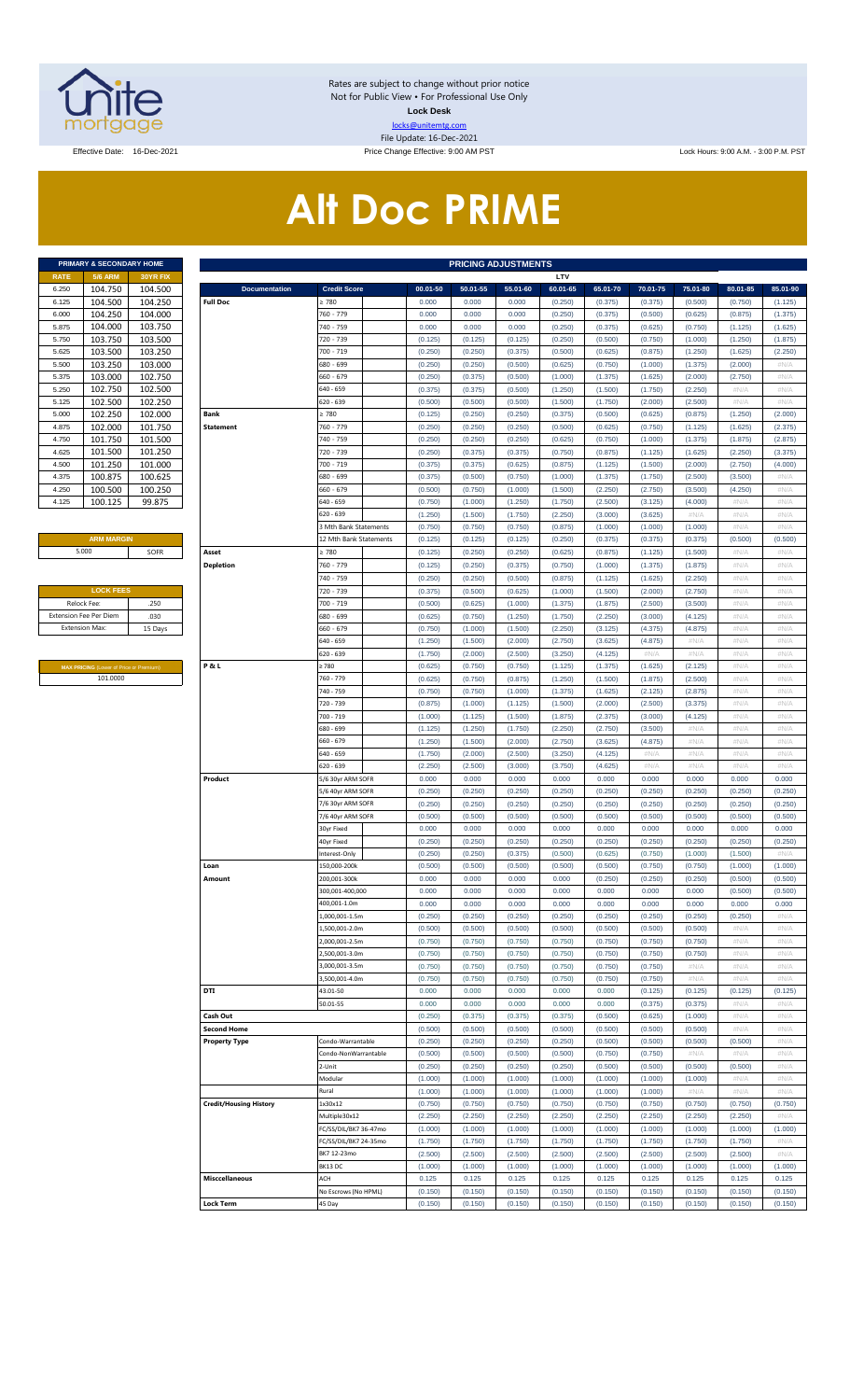

#### [V](https://unitemortgage.com/)isit: https://unitemortgage.com

The pricing engine is the Formal price given, please access it through:

**Quick Pricer:** [https://un](https://unitemortgage.com/broker-resources/price-my-loan/)itemortgage.com/broker-resources/price-my-loan/

### **CALL US TODAY: 800-777-1207**

#### **CONVENTIONAL PRODUCTS AND PRICING**

|                |                    |                             |                    |                |                             |                    | <b>CONFORMING LOANS</b> |                |                             |                    |                    |                |                             |                             |                    |  |
|----------------|--------------------|-----------------------------|--------------------|----------------|-----------------------------|--------------------|-------------------------|----------------|-----------------------------|--------------------|--------------------|----------------|-----------------------------|-----------------------------|--------------------|--|
|                |                    | <b>DU CONF CONV 30 YEAR</b> |                    |                | <b>DU CONF CONV 20 YEAR</b> |                    |                         |                | <b>DU CONF CONV 15 YEAR</b> |                    |                    |                | <b>DU CONF CONV 10 YEAR</b> |                             |                    |  |
| Rate<br>3.625  | 10 Day<br>(4.500)  | 25 Day<br>(4.375)           | 40 Day<br>(4.250)  | Rate<br>3.375  | <b>10 Day</b><br>(4.375)    | 25 Day<br>(4.250)  | 40 Day<br>(4.125)       | Rate<br>2.875  | 10 Day<br>(4.000)           | 25 Day<br>(3.875)  | 40 Day<br>(3.750)  | Rate<br>2.875  | 10 Day<br>(4.000)           | 25 Day<br>(3.875)           | 40 Day<br>(3.750)  |  |
| 3.500          | (4.250)            | (4.125)                     | (4.000)            | 3.250          | (3.875)                     | (3.750)            | (3.625)                 | 2.750          | (3.750)                     | (3.625)            | (3.500)            | 2.750          | (3.750)                     | (3.625)                     | (3.500)            |  |
| 3.375          | (3.875)            | (3.750)                     | (3.625)            | 3.125          | (3.750)                     | (3.625)            | (3.500)                 | 2.625          | (3.500)                     | (3.375)            | (3.250)            | 2.625          | (3.375)                     | (3.250)                     | (3.125)            |  |
| 3.250          | (3.375)            | (3.250)                     | (3.125)            | 3.000          | (3.375)                     | (3.250)            | (3.125)                 | 2.500          | (2.875)                     | (2.750)            | (2.625)            | 2.500          | (3.000)                     | (2.875)                     | (2.750)            |  |
| 3.125          | (2.875)            | (2.750)                     | (2.625)            | 2.875          | (2.750)                     | (2.625)            | (2.500)                 | 2.375          | (2.375)                     | (2.250)            | (2.125)            | 2.375          | (2.500)                     | (2.375)                     | (2.250)            |  |
| 3.000          | (2.375)            | (2.250)                     | (2.125)            | 2.750          | (2.250)                     | (2.125)            | (2.000)                 | 2.250          | (1.875)                     | (1.750)            | (1.625)            | 2.250          | (2.000)                     | (1.875)                     | (1.750)            |  |
| 2.875          | (1.875)            | (1.750)                     | (1.625)            | 2.625          | (1.500)                     | (1.375)            | (1.250)                 | 2.125          | (1.375)                     | (1.250)            | (1.125)            | 2.125          | (1.625)                     | (1.500)                     | (1.375)            |  |
| 2.750<br>2.625 | (1.250)<br>(0.375) | (1.125)<br>(0.250)          | (1.000)<br>(0.125) | 2.500<br>2.375 | (0.750)<br>(0.125)          | (0.625)<br>0.000   | (0.500)<br>0.125        | 2.000<br>1.875 | (0.750)<br>(0.125)          | (0.625)<br>0.000   | (0.500)<br>0.125   | 2.000<br>1.875 | (1.250)<br>(0.625)          | (1.125)<br>(0.500)          | (1.000)<br>(0.375) |  |
| 2.500          | 0.375              | 0.500                       | 0.625              | 2.250          | 0.500                       | 0.625              | 0.750                   | 1.750          | 0.625                       | 0.750              | 0.875              | 1.750          | (0.125)                     | 0.000                       | 0.125              |  |
|                |                    |                             |                    |                |                             |                    |                         |                |                             |                    |                    |                |                             |                             |                    |  |
|                |                    | <b>LP CONF CONV 30 YEAR</b> |                    |                | <b>LP CONF CONV 20 YEAR</b> |                    |                         |                | <b>LP CONF CONV 15 YEAR</b> |                    |                    |                |                             | <b>LP CONF CONV 10 YEAR</b> |                    |  |
| Rate           | <b>10 Day</b>      | <b>25 Day</b>               | 40 Day             | Rate           | 10 Day                      | <b>25 Day</b>      | <b>40 Day</b>           | Rate           | 10 Day                      | <b>25 Day</b>      | <b>40 Day</b>      | Rate           | <b>10 Day</b>               | <b>25 Day</b>               | <b>40 Day</b>      |  |
| 3.750          | (4.750)            | (4.625)                     | (4.500)            | 3.500          | (4.875)                     | (4.750)            | (4.625)                 | 3.000          | (4.250)                     | (4.125)            | (4.000)            | 3.000          | (4.000)                     | (3.875)                     | (3.750)            |  |
| 3.625          | (4.375)            | (4.250)                     | (4.125)            | 3.375          | (4.375)                     | (4.250)            | (4.125)                 | 2.875          | (4.000)                     | (3.875)            | (3.750)            | 2.875          | (3.750)                     | (3.625)                     | (3.500)            |  |
| 3.500          | (4.125)            | (4.000)                     | (3.875)            | 3.250          | (3.875)                     | (3.750)            | (3.625)                 | 2.750          | (3.750)                     | (3.625)            | (3.500)            | 2.750          | (3.625)                     | (3.500)                     | (3.375)            |  |
| 3.375<br>3.250 | (3.625)<br>(3.125) | (3.500)<br>(3.000)          | (3.375)<br>(2.875) | 3.125<br>3.000 | (3.750)<br>(3.250)          | (3.625)<br>(3.125) | (3.500)<br>(3.000)      | 2.625<br>2.500 | (3.375)<br>(2.750)          | (3.250)<br>(2.625) | (3.125)<br>(2.500) | 2.625<br>2.500 | (3.375)<br>(2.875)          | (3.250)<br>(2.750)          | (3.125)<br>(2.625) |  |
| 3.125          | (2.500)            | (2.375)                     | (2.250)            | 2.875          | (2.625)                     | (2.500)            | (2.375)                 | 2.375          | (2.250)                     | (2.125)            | (2.000)            | 2.375          | $2.375^{\circ}$             | (2.250)                     | (2.125)            |  |

#### 3.125 (2.500) (2.375) (2.250) 2.875 (2.625) (2.500) (2.375) 2.375 (2.250) (2.125) (2.000) 2.375 (2.375) (2.250) (2.125) 3.000 (2.125) (2.000) (1.875) 2.750 (2.125) (2.000) (1.875) 2.250 (1.750) (1.625) (1.500) 2.250 (2.000) (1.875) (1.750) 2.875 (1.500) (1.375) (1.250) 2.625 (1.375) (1.250) (1.125) 2.125 (1.250) (1.125) (1.000) 2.125 (1.625) (1.500) (1.375) 2.750 (0.875) (0.750) (0.625) 2.500 (0.625) (0.500) (0.375) 2.000 (0.750) (0.625) (0.500) 2.000 (1.125) (1.000) (0.875) 2.625 (0.125) 0.000 0.125 2.375 0.000 0.125 0.250 1.875 0.000 0.125 0.250 1.875 (0.625) (0.500) (0.375) 2.500 0.750 0.875 1.000 2.250 0.625 0.750 0.875 1.750 0.625 0.750 0.875 1.750 0.000 0.125 0.250

|                                                            | <b>HIGH BALANCE CONFORMING</b>                                           |                                                                                 |                                                                                 |                                                            |                                                                                 |                                                                                 |                                                                                 |                                |                     |          |        |                                |               |          |        |
|------------------------------------------------------------|--------------------------------------------------------------------------|---------------------------------------------------------------------------------|---------------------------------------------------------------------------------|------------------------------------------------------------|---------------------------------------------------------------------------------|---------------------------------------------------------------------------------|---------------------------------------------------------------------------------|--------------------------------|---------------------|----------|--------|--------------------------------|---------------|----------|--------|
|                                                            | <b>DU HIGH BALANCE 30 YEAR</b>                                           |                                                                                 |                                                                                 |                                                            | <b>DU HIGH BALANCE 15 YEAR</b>                                                  |                                                                                 |                                                                                 | <b>DU HIGH BALANCE 20 YEAR</b> |                     |          |        | <b>DU HIGH BALANCE 10 YEAR</b> |               |          |        |
| Rate<br>3.750<br>3.625<br>3.500<br>3.375<br>3.250<br>3.125 | 10 Day<br>(4.000)<br>(3.750)<br>(3.375)<br>(3.000)<br>(2.500)<br>(1.875) | <b>25 Day</b><br>(3.875)<br>(3.625)<br>(3.250)<br>(2.875)<br>(2.375)<br>(1.750) | <b>40 Day</b><br>(3.750)<br>(3.500)<br>(3.125)<br>(2.750)<br>(2.250)<br>(1.625) | Rate<br>3.000<br>2.875<br>2.750<br>2.625<br>2.500<br>2.375 | <b>10 Day</b><br>(2.750)<br>(2.625)<br>(2.375)<br>(2.750)<br>(2.250)<br>(1.625) | <b>25 Day</b><br>(2.625)<br>(2.500)<br>(2.250)<br>(2.625)<br>(2.125)<br>(1.500) | <b>40 Day</b><br>(2.500)<br>(2.375)<br>(2.125)<br>(2.500)<br>(2.000)<br>(1.375) | Rate                           | 10 Day<br><b>AU</b> | $25$ Day | 40 Day | Rate                           | <b>10 Day</b> | $25$ Day | 40 Day |
| 3.000<br>2.875<br>2.750<br>2.625                           | (1.500)<br>(1.125)<br>(0.500)<br>0.500                                   | (1.375)<br>(1.000)<br>(0.375)<br>0.625                                          | (1.250)<br>(0.875)<br>(0.250)<br>0.750                                          | 2.250<br>2.125<br>2.000<br>1.875                           | (1.250)<br>(0.750)<br>(0.125)<br>0.750                                          | (1.125)<br>(0.625)<br>0.000<br>0.875                                            | (1.000)<br>(0.500)<br>0.125<br>1.000                                            |                                | $\mathbf{r}$        |          |        |                                |               |          |        |

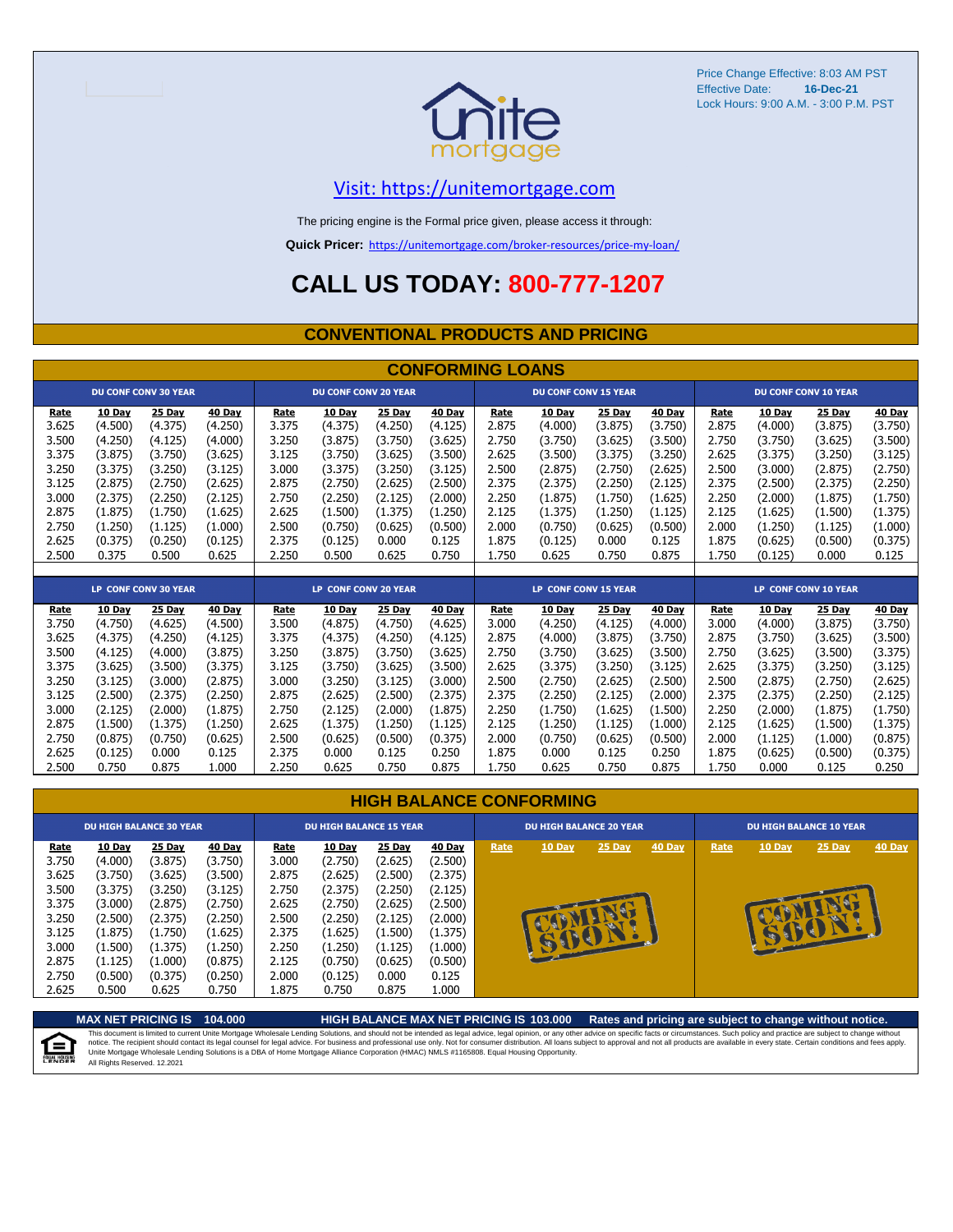

#### [V](https://unitemortgage.com/)isit: https://unitemortgage.com

The pricing engine is the Formal price given, please access it through:

**Quick Pricer:** [https://un](https://unitemortgage.com/broker-resources/price-my-loan/)itemortgage.com/broker-resources/price-my-loan/

### **CALL US TODAY: 800-777-1207**

|                             | <b>HOME AFFORDABLE PRODUCTS</b> |         |         |             |                                          |         |         |                                 |               |         |         |                                       |              |              |        |
|-----------------------------|---------------------------------|---------|---------|-------------|------------------------------------------|---------|---------|---------------------------------|---------------|---------|---------|---------------------------------------|--------------|--------------|--------|
| <b>DU HOMEREADY 30 YEAR</b> |                                 |         |         |             | <b>DU HOMEREADY HIGH BALANCE 30 YEAR</b> |         |         | <b>LP HOME POSSIBLE 30 YEAR</b> |               |         |         | LP HOME POSSIBLE HIGH BALANCE 30 YEAR |              |              |        |
| <u>Rate</u>                 | 10 Day                          | 25 Day  | 40 Day  | <u>Rate</u> | <b>10 Day</b>                            | 25 Day  | 40 Day  | <u>Rate</u>                     | <b>10 Day</b> | 25 Day  | 40 Day  | Rate                                  | 10 Day       | 25 Day       | 40 Day |
| 3.625                       | (4.125)                         | (4.000) | (3.875) | 3.750       | (3.250)                                  | (3.125) | (3.000) | 3.625                           | (4.250)       | (4.125) | (4.000) |                                       |              |              |        |
| 3.500                       | (4.000)                         | (3.875) | (3.750) | 3.625       | (3.875)                                  | (3.750) | (3.625) | 3.500                           | (4.125)       | (4.000) | (3.875) |                                       |              |              |        |
| 3.375                       | (3.500)                         | (3.375) | (3.250) | 3.500       | (3.500)                                  | (3.375) | (3.250) | 3.375                           | (3.625)       | (3.500) | (3.375) |                                       |              |              |        |
| 3.250                       | (3.000)                         | (2.875) | (2.750) | 3.375       | (3.000)                                  | (2.875) | (2.750) | 3.250                           | (3.000)       | (2.875) | (2.750) |                                       |              |              |        |
| 3.125                       | (2.500)                         | (2.375) | (2.250) | 3.250       | (2.500)                                  | (2.375) | (2.250) | 3.125                           | (2.500)       | (2.375) | (2.250) |                                       |              |              |        |
| 3.000                       | (2.000)                         | (1.875) | (1.750) | 3.125       | (2.000)                                  | (1.875) | (1.750) | 3.000                           | (2.000)       | (1.875) | (1.750) |                                       | $\mathbf{r}$ | $\mathbf{P}$ |        |
| 2.875                       | (1.500)                         | (1.375) | (1.250) | 3.000       | (1.500)                                  | (1.375) | (1.250) | 2.875                           | (1.500)       | (1.375) | (1.250) |                                       |              |              |        |
| 2.750                       | (0.875)                         | (0.750) | (0.625) | 2.875       | (1.000)                                  | (0.875) | (0.750) | 2.750                           | (0.875)       | (0.750) | (0.625) |                                       |              |              |        |
| 2.625                       | (0.125)                         | 0.000   | 0.125   | 2.750       | (0.375)                                  | (0.250) | (0.125) | 2.625                           | (0.125)       | 0.000   | 0.125   |                                       |              |              |        |
| 2.500                       | 0.875                           | 1.000   | 1.125   | 2.625       | 0.375                                    | 0.500   | 0.625   | 2.500                           | 0.875         | 1.000   | 1.125   |                                       |              |              |        |

| <b>HOME READY AND HOMEPOSSIBLE CAP LIMITS</b>      |      |      |      |      |                  |       |       |                                                                                                  |       |  |  |
|----------------------------------------------------|------|------|------|------|------------------|-------|-------|--------------------------------------------------------------------------------------------------|-------|--|--|
|                                                    |      |      |      |      |                  |       |       | LTV <=60 60.01 - 65 65.01 - 70 70.01 - 75 75.01 - 80 80.01 - 85 85.01 - 90 90.01 - 95 95.01 - 97 |       |  |  |
| HomeReady/Home Possible FICO >=680 Adjustment Caps | .500 | .500 | .500 | .500 | .500             | 0.000 | 0.000 | 0.000                                                                                            | 0.000 |  |  |
| HomeReady/Home Possible FICO <680 Adiustment Caps  | .500 | .500 | .500 | .500 | .50 <sub>C</sub> | .500  | .500  | .500                                                                                             | 1.500 |  |  |

MAX NET PRICING IS 103.000 Rates and pricing are subject to change without notice.<br>This document is limited to current Unite Mortgage Wholesale Lending Solutions, and should not be intended as legal advice, legal opinion,



All Rights Reserved. 12.2021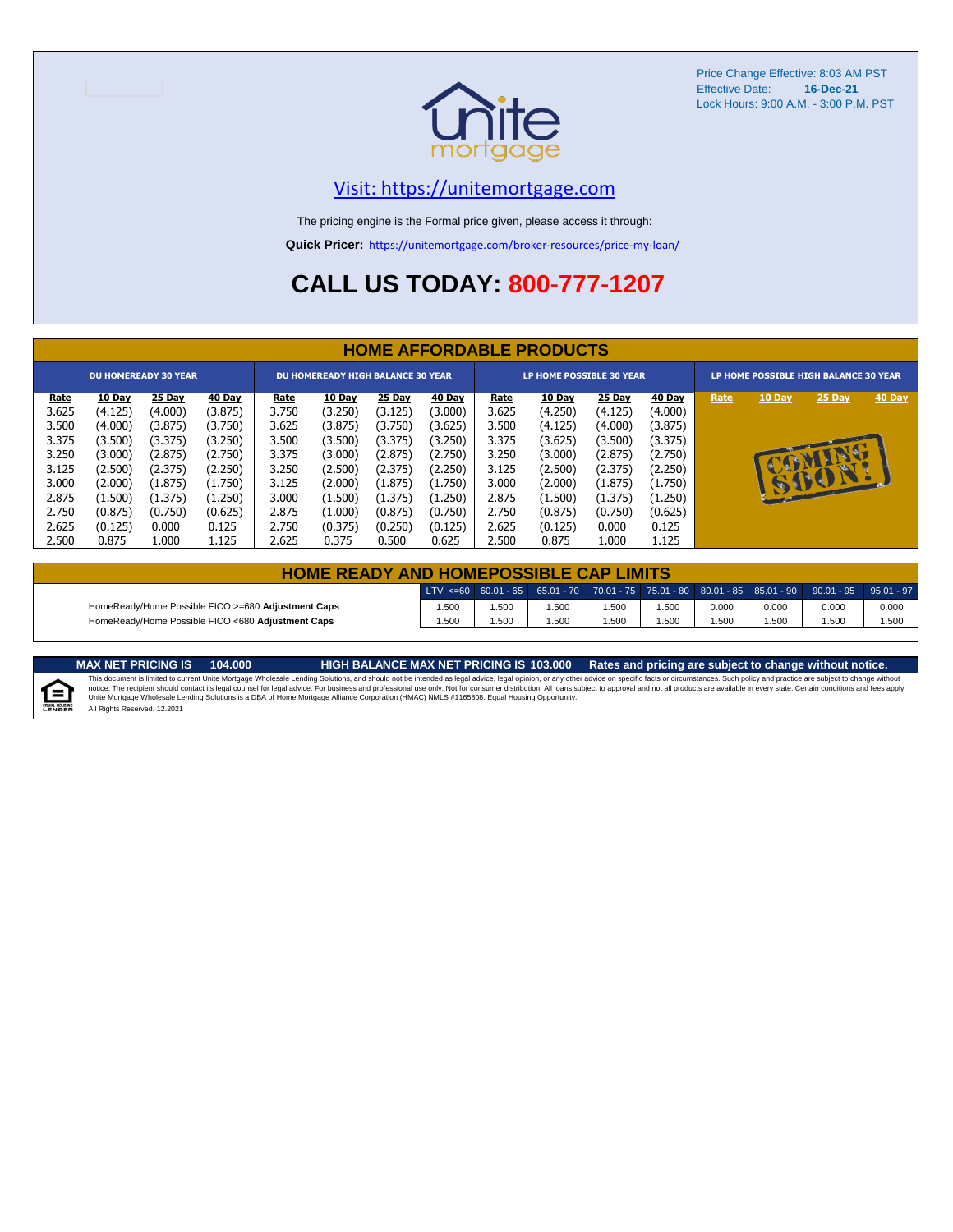

### [V](https://unitemortgage.com/)isit: https://unitemortgage.com

The pricing engine is the Formal price given, please access it through:

**Quick Pricer:** [https://un](https://unitemortgage.com/broker-resources/price-my-loan/)itemortgage.com/broker-resources/price-my-loan/

### **CALL US TODAY: 800-777-1207**

|                                                                                | <b>CONVENTIONAL PRICING ADJUSTMENTS</b>                                                |              |                                                   |              |              |              |                    |              |                                                                                      |              |
|--------------------------------------------------------------------------------|----------------------------------------------------------------------------------------|--------------|---------------------------------------------------|--------------|--------------|--------------|--------------------|--------------|--------------------------------------------------------------------------------------|--------------|
| Credit Score / LTV                                                             | Loan Terms > 15 years                                                                  | $LTV \le 60$ | $60.01 - 70$                                      | $70.01 - 75$ | $75.01 - 80$ | $80.01 - 85$ | $85.01 - 90$       | $90.01 - 95$ | $95.01 - 97$                                                                         | >97.00%      |
| $740+$                                                                         |                                                                                        | 0.000        | 0.250                                             | 0.250        | 0.500        | 0.250        | 0.250              | 0.250        | 0.750                                                                                | 0.750        |
| 720 - 739                                                                      |                                                                                        | 0.000        | 0.250                                             | 0.500        | 0.750        | 0.500        | 0.500              | 0.500        | 1.000                                                                                | 1.000        |
| 700 - 719                                                                      |                                                                                        | 0.000        | 0.500                                             | 1.000        | 1.250        | 1.000        | 1.000              | 1.000        | 1.500                                                                                | 1.500        |
| 680 - 699                                                                      |                                                                                        | 0.000        | 0.500                                             | 1.250        | 1.750        | 1.500        | 1.250              | 1.250        | 1.500                                                                                | 1.500        |
| 660 - 679                                                                      |                                                                                        | 0.000        | 1.000                                             | 2.250        | 2.750        | 2.750        | 2.250              | 2.250        | 2.250                                                                                | 2.250        |
| 640 - 659                                                                      |                                                                                        | 0.500        | 1.250                                             | 2.750        | 3.000        | 3.250        | 2.750              | 2.750        | 2.750                                                                                | 2.750        |
| 620-639                                                                        |                                                                                        | 0.500        | 1.500                                             | 3.000        | 3.000        | 3.250        | 3.250              | 3.250        | 3.500                                                                                | 3.500        |
| Cash Out (Ex. Student Loan Only) All Loan Terms. Cumulative with above adjust. |                                                                                        | $LTV \le 60$ | $60.01 - 70$                                      | $70.01 - 75$ | $75.01 - 80$ |              |                    |              |                                                                                      |              |
| $740+$                                                                         |                                                                                        | 0.375        | 0.625                                             | 0.625        | 0.875        |              |                    |              |                                                                                      |              |
| 720 - 739                                                                      |                                                                                        | 0.375        | 1.000                                             | 1.000        | 1.125        |              |                    |              |                                                                                      |              |
| 700 - 719                                                                      |                                                                                        | 0.375        | 1.000                                             | 1.000        | 1.125        |              |                    |              |                                                                                      |              |
| 680 - 699                                                                      |                                                                                        | 0.375        | 1.125                                             | 1.125        | 1.750        |              |                    |              |                                                                                      |              |
| 660 - 679                                                                      |                                                                                        | 0.625        | 1.125                                             | 1.125        | 1.875        |              |                    |              |                                                                                      |              |
| $640 - 659$                                                                    |                                                                                        | 0.625        | 1.625                                             | 1.625        | 2.625        |              |                    |              |                                                                                      |              |
| 620 - 639                                                                      |                                                                                        | 0.625        | 1.625                                             | 1.625        | 3.125        |              |                    |              |                                                                                      |              |
| All Loan Terms<br><b>Other Price Adjustments</b>                               | Cumulative with above adjustments                                                      | $LTV < =60$  | $60.01 - 65$                                      | $65.01 - 70$ | $70.01 - 75$ | $75.01 - 80$ | $80.01 - 85$       | $85.01 - 90$ | $90.01 - 95$                                                                         | $95.01 - 97$ |
| High Balance Purchase and R/T Refinance                                        |                                                                                        | 0.250        | 0.250                                             | 0.250        | 0.250        | 0.250        | 0.250              | 0.250        | 0.250                                                                                | <b>NA</b>    |
| High Balance Cash-Out Refinance                                                |                                                                                        | 1.000        | 1.000                                             | 1.000        | 1.000        | 1.000        | <b>NA</b>          | <b>NA</b>    | <b>NA</b>                                                                            | <b>NA</b>    |
| High Balance ARMs (Adjustment Based on CLTV)                                   |                                                                                        | 0.750        | 0.750                                             | 0.750        | 0.750        | 1.500        | 1.500              | 1.500        | 1.500                                                                                | <b>NA</b>    |
| <b>ARMs</b>                                                                    |                                                                                        | 0.000        | 0.000                                             | 0.000        | 0.000        | 0.000        | 0.000              | 0.000        | 0.250                                                                                | <b>NA</b>    |
| HomeReady/Home Possible FICO >=680 Adjustment Caps                             |                                                                                        | 1.500        | 1.500                                             | 1.500        | 1.500        | 1.500        | 0.000              | 0.000        | 0.000                                                                                | 0.000        |
| HomeReady/Home Possible FICO <680 Adjustment Caps                              |                                                                                        | 1.500        | 1.500                                             | 1.500        | 1.500        | 1.500        | 1.500              | 1.500        | 1.500                                                                                | 1.500        |
| <b>Investment Properties</b>                                                   |                                                                                        | 2.125        | 2.125                                             | 2.125        | 2.125        | 3.375        | 4.125              | <b>NA</b>    | <b>NA</b>                                                                            | <b>NA</b>    |
| Second Home                                                                    |                                                                                        | 0.000        | 0.000                                             | 0.000        | 0.000        | 0.000        | 0.000              | 0.250        | 5.000                                                                                | 5.000        |
| Manufactured home                                                              |                                                                                        | 0.500        | 0.500                                             | 0.500        | 0.500        | 0.500        | 0.500              | 0.500        | 0.500                                                                                | 0.500        |
| 2-4 Unit Properties (3-4 unit max LTV is 75% (DU) and 80% (LP))                |                                                                                        | 1.000        | 1.000                                             | 1.000        | 1.000        | 1.000        | 1.000              | <b>NA</b>    | <b>NA</b>                                                                            | <b>NA</b>    |
| Condos - Loan Terms > 15Y (does not apply to Detached building types)          |                                                                                        | 0.000        | 0.000                                             | 0.000        | 0.000        | 0.750        | 0.750              | 0.750        | 0.750                                                                                | 0.750        |
|                                                                                | Escrow Waiver (LTV >80% not available in NM, LTV >90% does not apply to HB Nationwide) | 0.000        | 0.000                                             | 0.000        | 0.000        | 0.000        | 0.000              | 0.000        | 0.000                                                                                | <b>NA</b>    |
| UW Waiver Fee (ALL LTV) - based on loan size                                   |                                                                                        |              |                                                   |              |              |              |                    |              |                                                                                      |              |
|                                                                                |                                                                                        |              |                                                   |              |              |              |                    |              |                                                                                      |              |
|                                                                                | <b>ALL SUBORDINATE FINANCING .375%</b>                                                 |              |                                                   |              |              |              |                    |              |                                                                                      |              |
| <b>LTV Range</b>                                                               | <b>CLTV Range</b>                                                                      |              | Credit Score < 720                                |              |              |              | Credit Score > 720 |              |                                                                                      |              |
| $\leq 65.00\%$                                                                 | $80.01\% - 95.00\%$                                                                    |              | 0.500                                             |              |              |              | 0.250              |              |                                                                                      |              |
| 65.01% - 75.00%                                                                | $80.01\% - 95.00\%$                                                                    |              | 0.750                                             |              |              |              | 0.500              |              |                                                                                      |              |
| 75.01% - 95.00%                                                                | $90.01\% - 95.00\%$                                                                    |              | 1.000                                             |              |              |              | 0.750              |              |                                                                                      |              |
| 75.01% - 90.00%                                                                | 76.01% - 90.00%                                                                        |              | 1.000                                             |              |              |              | 0.750              |              |                                                                                      |              |
| $≤ 95.00\%$                                                                    | 95.01% - 97.00%                                                                        |              | 1.500                                             |              |              |              | 1.500              |              |                                                                                      |              |
|                                                                                |                                                                                        |              |                                                   |              |              |              |                    |              |                                                                                      |              |
|                                                                                | <b>LOCK EXTENSIONS - RELOCKS - OTHER CHANGES</b>                                       |              |                                                   |              |              |              |                    |              |                                                                                      |              |
|                                                                                |                                                                                        |              | <b>Lock Extensions:</b>                           |              |              |              |                    |              |                                                                                      |              |
| $1-4$ days                                                                     | .03 / day                                                                              |              |                                                   |              |              |              |                    |              |                                                                                      |              |
| 5 days                                                                         | 0.125                                                                                  |              |                                                   |              |              |              |                    |              | 10 Day Lock Expires: 12/26/21                                                        |              |
| 7 days                                                                         | 0.187                                                                                  |              |                                                   |              |              |              |                    |              | 25 Day Lock Expires:                                                                 | 01/10/22     |
| 10 days                                                                        | 0.250                                                                                  |              |                                                   |              |              |              |                    |              | 40 Day Lock Expires: 01/25/22                                                        |              |
| 15 days                                                                        | 0.375                                                                                  |              |                                                   |              |              |              |                    |              |                                                                                      |              |
| <b>Relocks:</b>                                                                | <b>Other Changes:</b>                                                                  |              |                                                   |              |              |              |                    |              |                                                                                      |              |
| Worse Case pricing plus additional .250 hit                                    | Loan Program                                                                           |              | Worse Case if moving into different delivery type |              |              |              |                    |              |                                                                                      |              |
|                                                                                | Rate Change<br>Not subject to worse case pricing                                       |              |                                                   |              |              |              |                    |              | Locks expiring on a non business day are<br>good through the following business day. |              |

|                            |                              |         |                                                                                                                                                                                                                                                                                                                                                                                                                                                                                                                                                                                                                | APOR: | $15/20$ YR.: | $2.500\%$ 1 YR CMT: | 0.120% |
|----------------------------|------------------------------|---------|----------------------------------------------------------------------------------------------------------------------------------------------------------------------------------------------------------------------------------------------------------------------------------------------------------------------------------------------------------------------------------------------------------------------------------------------------------------------------------------------------------------------------------------------------------------------------------------------------------------|-------|--------------|---------------------|--------|
|                            | <b>MAX NET PRICING IS</b>    | 104.000 | Rates and prices are subject to change without notice.                                                                                                                                                                                                                                                                                                                                                                                                                                                                                                                                                         |       | $25/30$ YR.: | 2.960% 1 YR Libor:  | 0.360% |
| ſ≘<br><b>EQUAL HOUSING</b> | All Rights Reserved, 12,2021 |         | This document is limited to current Unite Mortgage Wholesale Lending Solutions, and should not be intended as legal advice, legal opinion, or any other advice on specific facts or circumstances. Such policy and practice ar<br>notice. The recipient should contact its legal counsel for legal advice. For business and professional use only. Not for consumer distribution. All loans subject to approval and not all products are available in every stat<br>Unite Mortgage Wholesale Lending Solutions is a DBA of Home Mortgage Alliance Corporation (HMAC) NMLS #1165808. Equal Housing Opportunity. |       |              |                     |        |